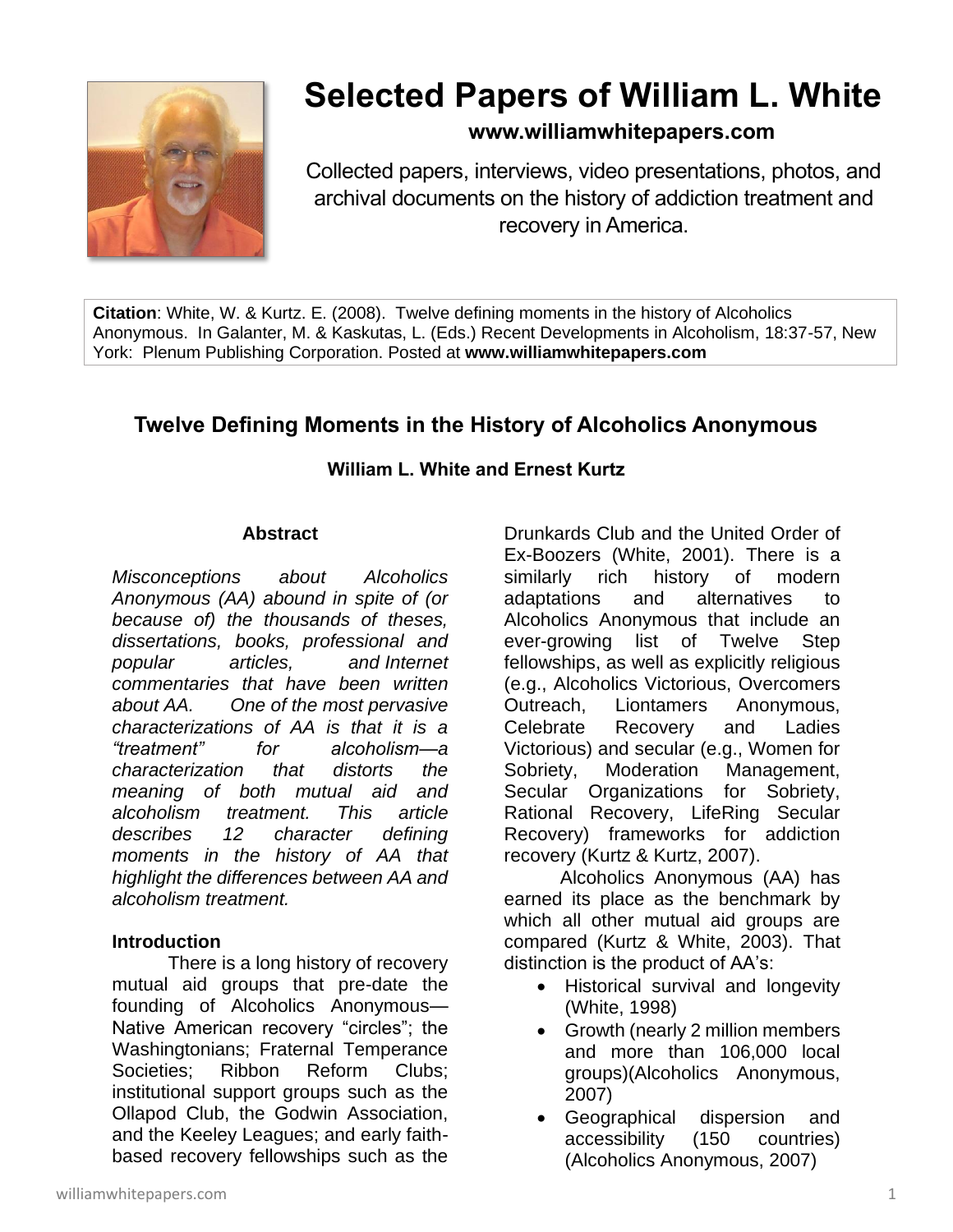- Role in inspiring larger social reform movements (Johnson, 1973; Roizen, 1991)
- Influence on the modern treatment of alcoholism and other drug dependencies (White, 1998), and its
- Influence on the popular culture (Room, 1989, 1993).

Because of its emergence as an enduring, international movement, AA has been subjected to a level of scrutiny beyond that of any of its predecessors or current rivals. In 1994, Pittman and Bishop published a bibliography of AA literature that listed more than 2,900 books, dissertations, theses and articles written on AA. Such attention, particularly scientific attention, has since increased, as has the literature of an AA backlash movement whose books/articles have spawned their own mini-industry (See the writings of Peele, Bufe, Ragge and Trimpey as illustrative examples) and Internet websites (e.g., [http://www.orange-papers.org/orange](http://www.orange-papers.org/orange-not_good.html)[not\\_good.html,](http://www.orange-papers.org/orange-not_good.html)

[http://www.aadeprogramming.org/index](http://www.aadeprogramming.org/index_frames.html)

frames.html). Often responding to such public criticisms of AA are recently sobered and grateful alcoholics--the least qualified persons to speak about what AA is and is not, for given the value that AA places on humility and tolerance and its traditions of anonymity and noninvolvement in outside issues, the AA member who is the first to step into the limelight to defend AA is by definition the least qualified to do so.

The ever-growing definitions of AA have reached a point where they tell us more about each author than about AA as an organization or a framework of alcoholism recovery (Miller & Kurtz,

1994). AA has been variably depicted as a society (Wilson, 1949), social movement (Room, 1993), culture of recovery (White, 1996), system of beliefs and speech event (Makela, et al, 1996); spiritual program (Miller & Kurtz, 1994), and a religious cult (Bufe, 1991). One of the most pervasive characterizations of AA is that of a "treatment" for alcoholism (Bebbington, 1976; Tournier, 1979; Emrick, 1989; Najavits, Crits-Christoph, & Dierberger, 2000; McGovern & Carroll, 2003).

In 1994, psychologist William Miller and AA historian Ernest Kurtz, wrote a seminal article noting popular and professional misconceptions about AA. Using AA's own literature, Miller and Kurtz challenged these misconceptions.

> *AA writings do not assert that: (1) there is only one form of alcoholism or alcohol problems; (2) moderate drinking is impossible for everyone with alcohol problems; (3) alcoholics should be labeled, confronted aggressively or coerced into treatment; (4) alcoholics are riddled with denial and other defense mechanisms; (5) alcoholism is a purely physical disorder; (6) alcoholism is hereditary; (7) there is only one way to recover; or (8) alcoholics are not responsible for their condition or their actions* (Miller & Kurtz, 1994, p. 165)

This chapter extends the work of Miller and Kurtz by using AA's own history to elucidate the essential character of AA. That historical evidence confirms that AA is not a treatment for alcoholism and that such a characterization distorts the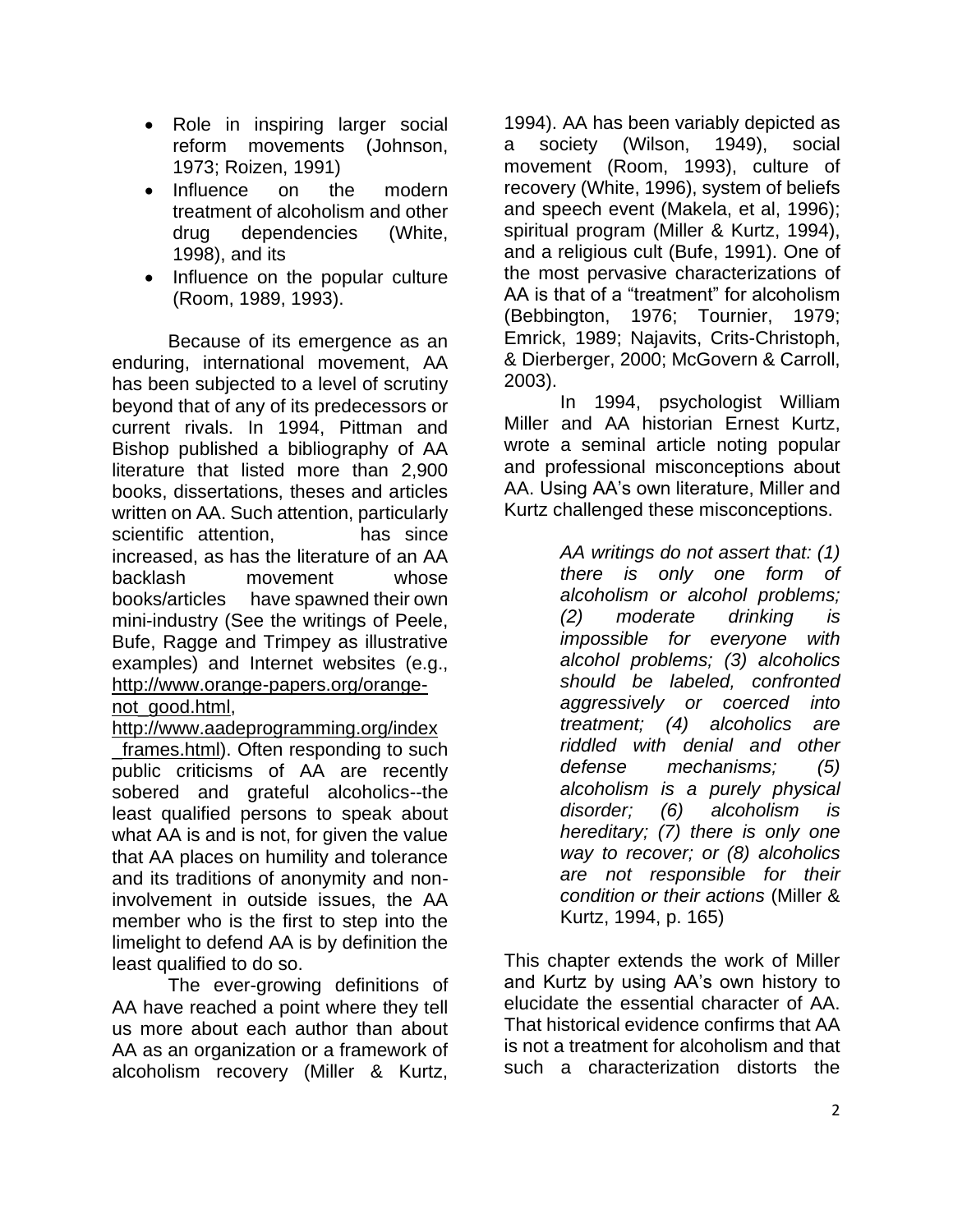nature of and diminishes the potential value of both AA and alcoholism treatment.

There are moments in the lives of individuals, families, organizations and countries that can profoundly and permanently shape character and identity. Each of the following seminal events in the history of Alcoholics Anonymous offers a window of insight into those dimensions of character that separate AA from other recovery mutual aid groups and from professionally directed alcoholism treatment. Unless otherwise noted, the historical incidents described are drawn from four AA publications which will be subsequently referenced using their acronyms, *Alcoholics Anonymous Comes of Age (AACA)*, *'Pass It On': The Story of Bill Wilson and How the AA Message Reached the World (PIO)*, *Dr. Bob and the Good Oldtimers (DBGO*) and *Twelve Steps and Twelve Traditions* (TSTT), and Ernest Kurtz's scholarly study, *Not-God: A History of Alcoholics Anonymous*.

# **1. Jung's Refusal**

In 1926, Rowland Hazard, a Yale graduate and prominent Rhode Island businessman, was treated for alcoholism by the renowned psychoanalyst Carl Jung (Bluhm, 2006). Following a relapse in 1927, Hazard requested further treatment from Jung. Jung refused this request on the grounds that Hazard had received the best of what psychiatric and medical science had to offer and that hope for future recovery would have to be found elsewhere. In this communication with Hazard, Jung added that the rabid appetite for alcohol had been quelled in some alcoholics through the medium of a powerful spiritual or religious experience. He suggested Hazard seek such an experience. That recommendation led to Hazard's subsequent involvement with the Christian evangelical Oxford Group. Sobered within the Oxford Group, Rowland Hazard began carrying his message of hope to other alcoholics. In November1934, Hazard carried such a message of hope to Ebby Thacher. On the verge of being sentenced to Windsor Prison, Thacher was instead released to Hazard's custody. In late November 1934, the newly sobered Thacher carried that same message of hope to his longtime friend Bill Wilson. Thacher's visits created no instantaneous conversion, but they did start a new "internal dialogue" that triggered a crisis in Wilson's drinking and served as a catalyst for the subsequent events that marked the founding of Alcoholics Anonymous (PIO, 1984, p. 115).

The Jung-Hazard-Thacher-Wilson chain of interactions mark the earliest catalytic moments in the founding of Alcoholics Anonymous. Jung brought an affirmation of the limitations of professional assistance in recovery from alcoholism, and he added professional legitimacy to the transformative power of spiritual experience. The Hazard-Thacher-Wilson connections established the "kinship of common suffering" (one alcoholic sharing with another alcoholic) as the basic unit of interaction in the yetto-be-born organization of AA (AACA, p. 59). Sociologist Frank Riesman (1965, 1990) later described the potential catalytic, self-healing effects of helping others as the "helper principle."

The legitimacy of the helper in the Hazard-Thacher and Thacher-Wilson relationships came not from the kind of external authority that Jung and other service professionals possessed, but from "experiential knowledge" and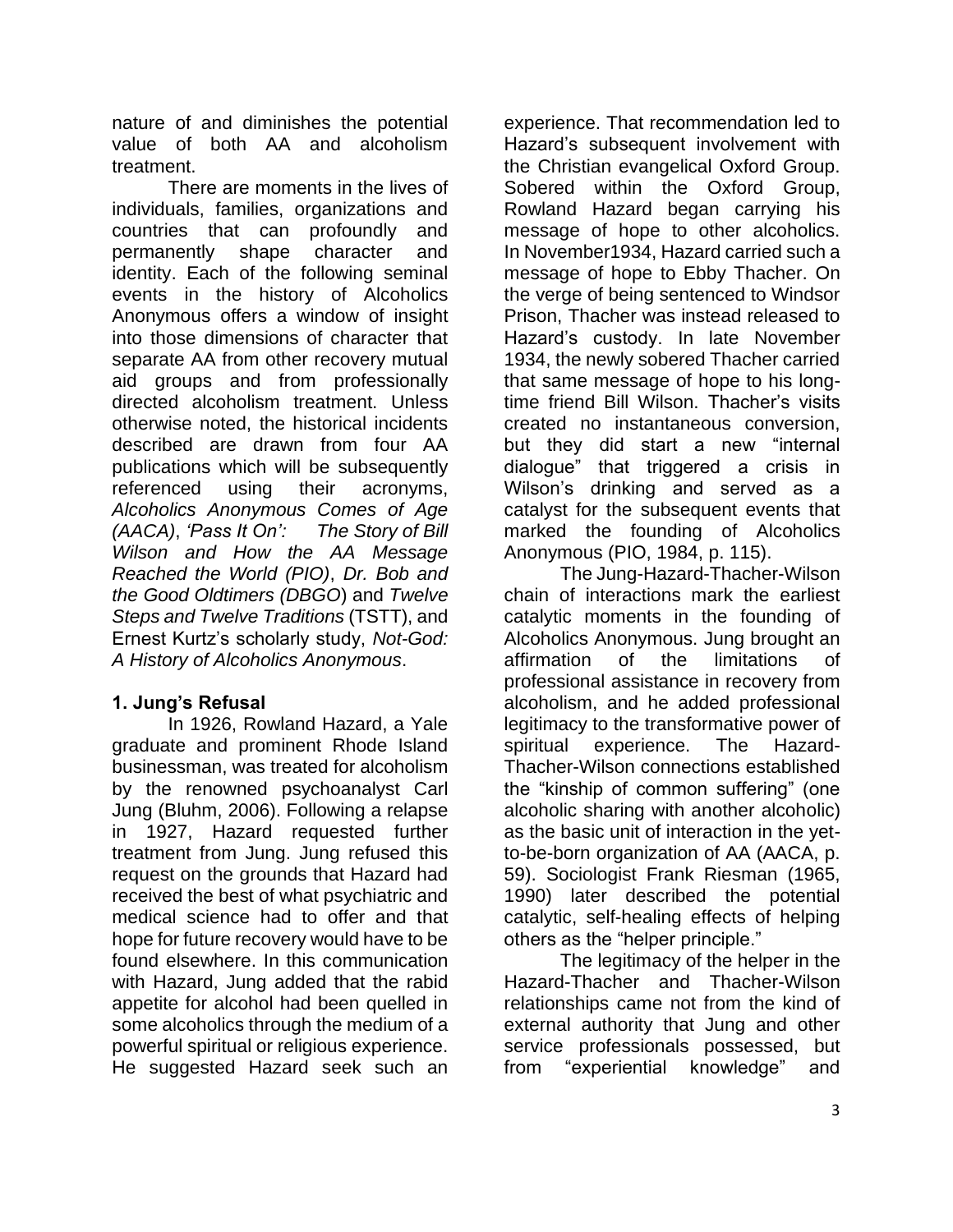"experiential expertise" (Borkman, 1976). Credential verification came not from a university registrar's office, but through a presentation and acceptance of one's own life story. Stanley Jackson (2001) recently noted of this "wounded healer" tradition: "They have established their credentials as persons who know firsthand about suffering, who have suffered and emerged from the experience stronger and wiser, and who have the capacity to serve others as healers of souls" (p. 6). The Hazard-Thacher-Wilson relationships were built on a foundation of moral equality, emotional authenticity and a profound level of mutual empathy and identification.

The Hazard-Thacher-Wilson chain also offers the first evidence we have of the coming importance of story construction and storytelling in AA. AA's unique storytelling style was described as follows in 1939, "Our stories disclose in a general way what we used to be like, what happened, and what we are like now" (Alcoholics Anonymous, 1939, p. 70). What one offers in interactions within AA is not "feedback," "counseling," "treatment" or even "advice", but one's own "experience, strength and hope" couched in the form of story. Within AA, this distinctive style of interaction evolved into what Borkman (1999) has described as the "sharing circle"—an egalitarian exchange of life stories detailing the experiences of alcoholism and alcoholism recovery. Such storytelling was institutionalized as a form of spiritual communion within the fellowship of AA.

As people in recovery assumed paid roles as alcoholism counselors and as this role became progressively professionalized, self-disclosure of their recovery status and their recovery stories

became viewed as "unprofessional" and a sign of "poor boundary management" (White and Popovits, 2001). The differences in the relationship between counselor and the client in alcoholism treatment and the relationship between AA member and AA member, as well as the sponsor and sponsee relationship, was further widened when AA promulgated guidelines for AA members working in the alcoholism field (A.A. Guidelines…, ND). The attributes identified in these Guidelines that were seen as essential for working professionally in the alcoholism field were defined, not in terms of technical skill, but in terms of the ability to maintain clear role separation and in terms of such traits as faith, courage, self-discipline, humility, patience and tolerance.

#### **2. A "Hot Flash" and Failed Evangelism**

Following Ebby Thacher's visits, Bill Wilson's drinking reached another point of crisis and on December 11, 1934 he was re-hospitalized for detoxification at the Charles B. Towns Hospital in New York City. At age 39 and unbeknownst to him, Bill Wilson had taken the last drink of his life. A few days into this belladonna-facilitated detoxification, Wilson, a confirmed agnostic, underwent a profound spiritual experience in the aftermath of a deepening depression:

*The last vestige of my proud obstinacy was crushed. All at once I found myself crying out, "If there is a God, let Him Show Himself! I am ready to do anything, anything!" Suddenly the room lit up with a great white light. I was caught up into an ecstasy which there are no*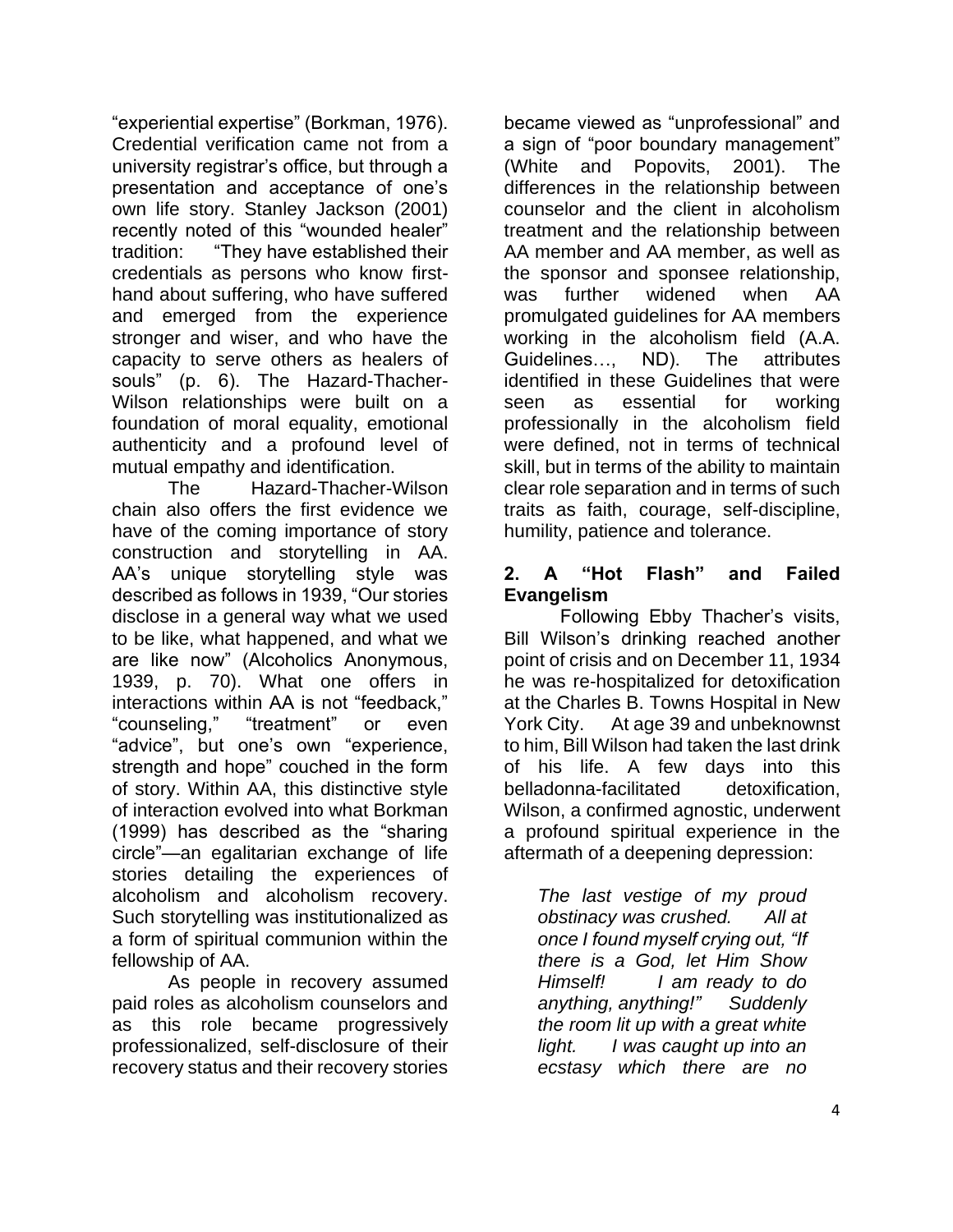*words to describe.... And then it burst upon me that I was a free man.....All about me there was a wonderful feeling of Presence, and I thought to myself, "So this is the God of the Preachers!" (Alcoholics Anonymous, 1957).* 

Later questioning whether he was losing his sanity, Wilson described the experience to his physician, Dr. William Silkworth. Silkworth, known in AA folklore as "the little doctor who loved drunks," framed the event as a potential conversion experience.

> *No. Bill, you are not hallucinating. Whatever you got, you had better hang on to; it is so much better than what you had only an hour ago. (AACA, 1957, p. 13)*

What easily could have been understood as an organic psychosis or a toxic side effect of medication was instead interpreted by Silkworth as a potentially life-transforming spiritual experience.

Bill Wilson's "Hot Flash" as it came to be known within AA—drawn from a popular phrase used in the mid-twentieth century to convey a sudden idea of great value or a life-changing event or experience--is important in several ways in the larger story of AA. It further validated that medical care for alcoholism was necessary but in itself insufficient (a fact confirmed by Wilson's prior hospitalizations), and that spiritual experience could open a pathway to long-term recovery. Wilson's experience at Towns' Hospital established early in AA history the potential for what psychologists today describe as "quantum" or "transformational" change—a sobering personal transformation in identity and character that is unplanned, vivid, positive and permanent (Miller & C'de Baca, 2001; White, 2004). Dr. Silkworth's response to Wilson's transformational change experience also underscored the limits of medical/psychiatric treatment and, like Jung's earlier response, set a precedent for professional humility and respect for the potential role of spirituality in alcoholism recovery.

In the months following his discharge, Bill Wilson tried to sober up the world, but the drunks at the Towns Hospital and Calvary mission to whom he described his Hot Flash were uniformly unimpressed and unmoved. Wilson eventually discovered that others would achieve successful recovery through a quite different process. This imbedded the idea of the varieties of recovery experience within AA's earliest history and led Wilson to later affirm that "the roads to recovery are many" (Wilson, 1944). The distinctions between and legitimacy of a climactic "spiritual experience" and a slower process of "spiritual awakening" were judged to be important enough to later discuss in a special appendix of the book *Alcoholics Anonymous*.

Bill Wilson himself soon discovered on a visit to Akron, Ohio that undergoing a profound spiritual experience does not automatically silence the siren call of the bottle.

# **3. Panic at the Mayflower Hotel**

In May 1935, Bill Wilson, demoralized at the end of a failed business trip, found himself in the lobby of the Mayflower Hotel fearing that he might take a drink and destroy his hardearned sobriety. His sense of what he needed to prevent his return to drinking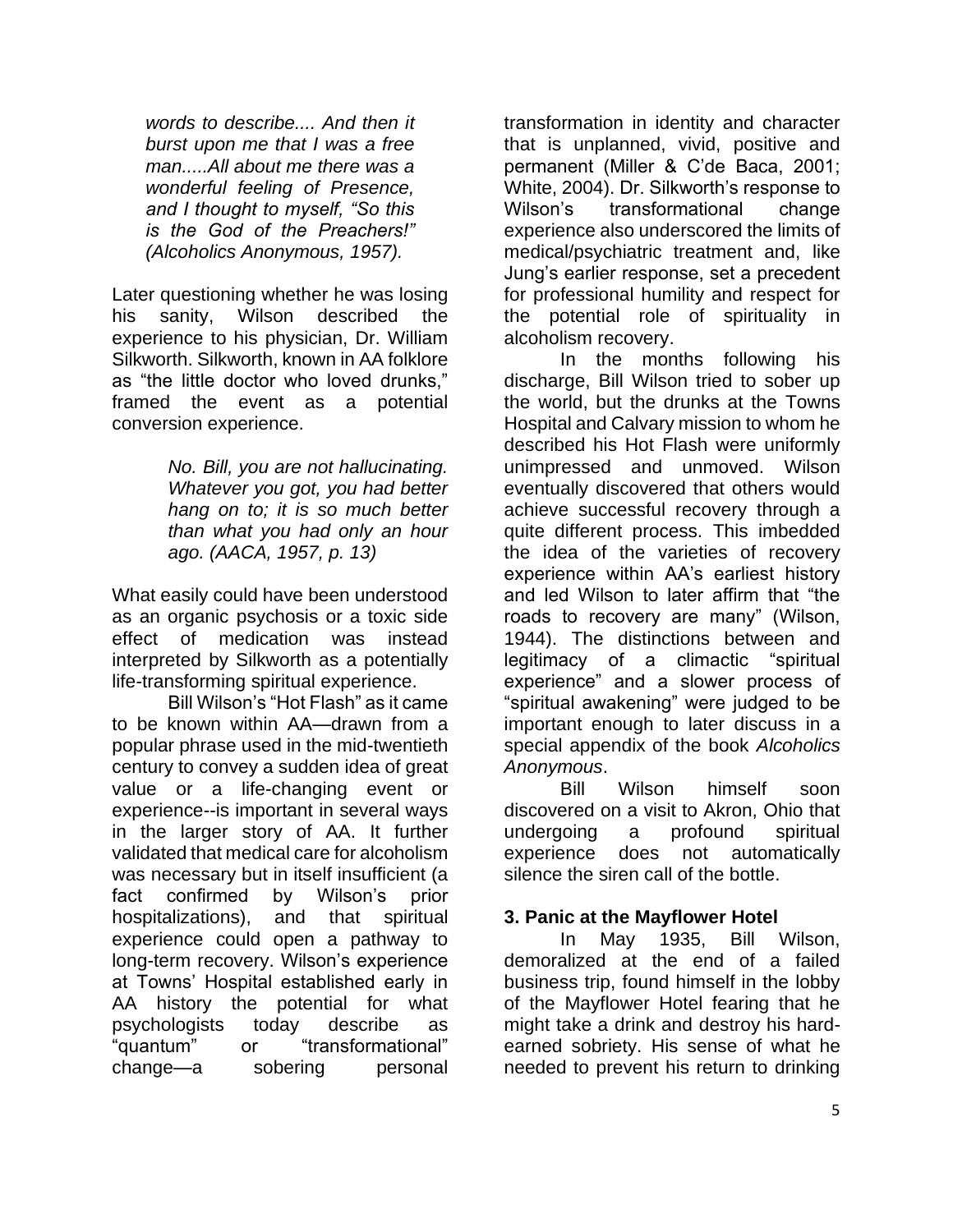was not to reach out to a professional, but to find another alcoholic with whom he could talk. A series of phone calls led him to Dr. Robert Holbrook Smith who was at that time struggling with his own alcoholism. Their growing friendship, mutual support and vision of helping other alcoholics marked the formal ignition of AA as a social movement. The date of Dr. Bob Smith's last drink in June of 1935 is celebrated as AA's founding date. $1$  Soon after that last drink, Bill Wilson and Dr. Bob Smith began the search for AA number three.

The mutual discovery that Bill Wilson and Dr. Bob Smith could achieve together what they had failed to achieve alone became the glue that held AA together. The discovery that the gift of sobriety could only be retained by giving it to others rose to consciousness in these earliest days of AA. The call from the Mayflower Hotel was the first incident in AA history in which an alcoholic picked up a telephone rather than a drink, affirming the potential of replacing dependence upon a drug with interdependence between members of a recovering community. This event also set the basic relationship within AA as one in which no member could claim moral superiority over another.

There are several aspects of this early encounter that distinguish it from other relationships intended to help the alcoholic. Facing the most severe test of his early sobriety, Wilson sensed that he needed, not professional counseling, but the communion that comes from shared experience and mutual vulnerability. The Wilson-Smith relationship was voluntary as opposed to coerced, reciprocal (service to others as service to

<sup>1</sup> That date has been celebrated on June 10, but recent historical research suggests the date of Dr. Bob

self) as opposed to fiduciary (one party having obligation to care for the other), sustained as opposed to transient, personal as opposed to paid, and free of even a whisper of contempt. An event in New York soon threatened the future of these critical characteristics.

#### **4. Professionalism: AA's First Temptation**

By late 1936, fledgling groups of recovered alcoholics were meeting within the larger framework of the Oxford Group in Akron, Ohio and the New York City area. Bill Wilson was staying sober and laboring full time to spread what would become the AA movement, but a crisis was brewing in terms of the poverty in which he and his wife Lois were living. It was in this circumstance that Charles B. Towns, owner of the Towns Hospital where Wilson had repeatedly been treated and whose corridors he now roamed trolling for drunks who might be interested in his nascent program, offered Wilson paid employment at the hospital as a "lay alcoholism therapist." Wilson's first instinct was that this was the perfect solution to his financial straits and his desire to work full time to spread this new message of hope to alcoholics. There was after all a precedent for this lay alcoholism psychotherapy role. Towns' offer to Bill Wilson was preceded by a tradition of distinguished lay therapists in the alcoholism arena that included Courtenay Baylor, Francis Chambers, and, most importantly, Richard Peabody whose book, *The Common Sense of Drinking*, was currently popular. Bill Wilson could have easily become part of this growing network of lay therapists.

Smith's last drink was probably June 17, 1935 (White & Merton M., 2006).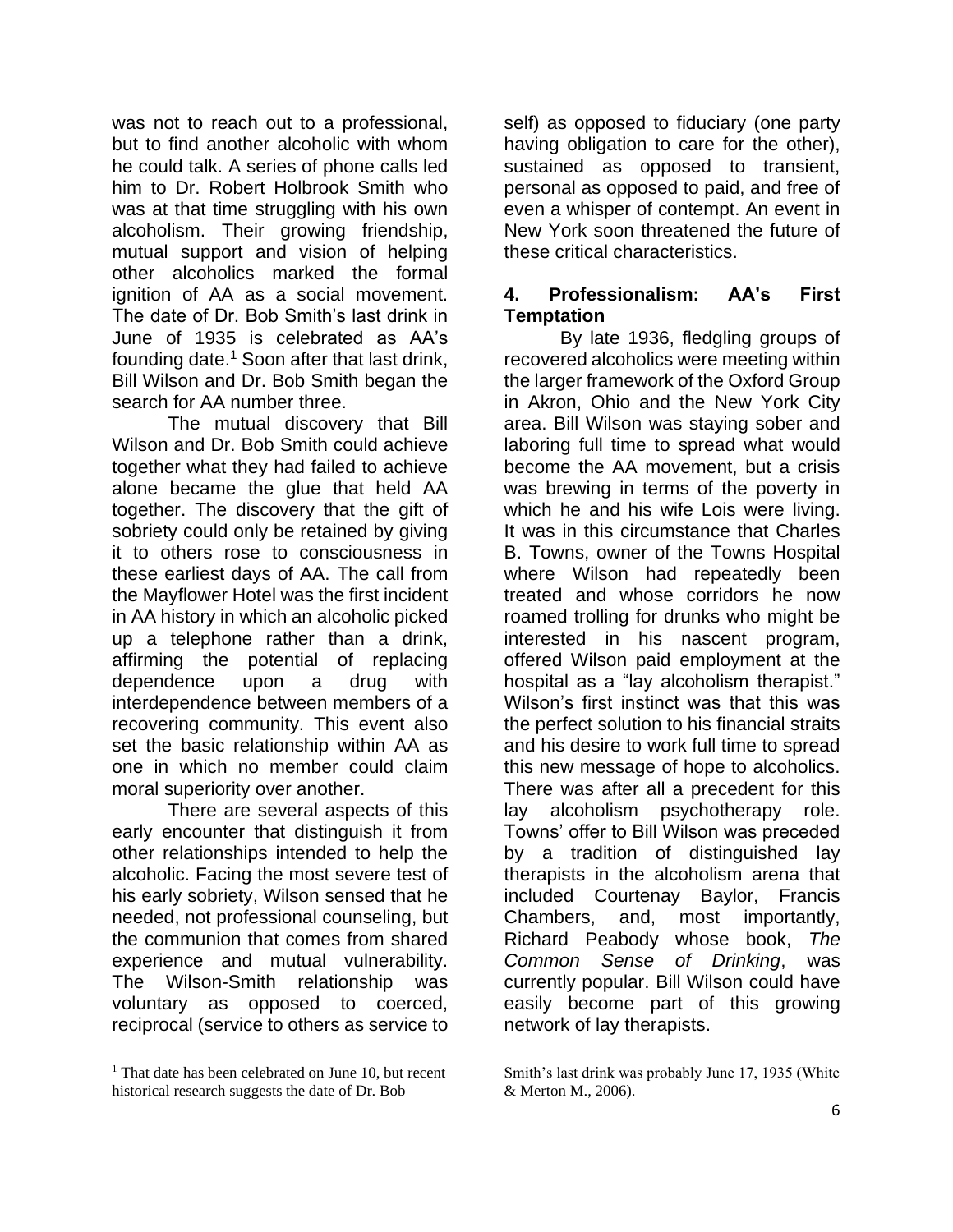The response of his fellow recovering alcoholics to Bill Wilson's employment opportunity marked one of the first examples of what would come to be called "group conscience" in Alcoholics Anonymous. The group rejected the idea on the grounds that their emerging fellowship could be hurt by tying itself to a hospital and that Bill's accepting a paid position could destroy this fledgling community of recovered alcoholics. "Why should we do for nothing what you'd be getting paid for? We'd all be drunk in no time" (PIO, 1984, p. 177). Eventually convinced of the wisdom of what he was hearing, Wilson turned down the Towns' offer. In that act, even before the young fellowship had found its own name, Alcoholics Anonymous escaped its first temptations: professionalism and the potential use of AA by an AA member for personal financial gain. By defining itself as a spiritual program, the fellowship declared that its most essential elements were not for sale. In retrospect, one can only speculate on what might have happened had Bill Wilson accepted the proffered patronage of Charles Towns and his hospital.

 By the end of 1937, the fellowship had 40 sober members. At this point, one man seeking entrance tested its character and indeed its very soul.

# **5. Who can be an AA member?**

In 1937, a man approached the numerically larger Akron group to inquire about possible membership. He ended his appeal with the following words,

> *But will you let me join your group? Since I am the victim of another addiction even worse stigmatized than alcoholism, you*

*may not want me among you. Or will you?* (TSTT, 1981, p. 142).

The question of inclusion was not whether this man was an alcoholic. It was that he was homosexual. In the social climate of the late 1930s, this question set the group conscience of to boiling. Initial concerns were raised about how this could bring disgrace to the fellowship and keep some people from seeking its help. There was precedent for such exclusion. Some nineteenth century recovery mutual aid societies developed membership criteria that excluded all but "reputable drunkards" (White, 1998). An emerging AA was on the verge of just such a decision. Bill Wilson later explained how the deadlock was broken.

> *And finally the day of resolution came. A bunch of us were sitting in Dr. Bob's living room, arguing. What to do? Where upon dear old Bob looked around, and blandly said, 'Isn't it time folks to ask ourselves, "What would the Master do in a situation like this?" Would he turn this man away? And that was the beginning of the AA tradition that any man who has a drinking problem is a member of AA if he says so, not whether we say so*. (Borden, 2007, p. 18).

When AA experienced rapid growth in early 1940s and before the Twelve Traditions had been created to govern its organizational life, it was not unusual for local groups to develop all manner of membership criteria and even to blackball some seeking membership (White, 1998; Wally P., 1995).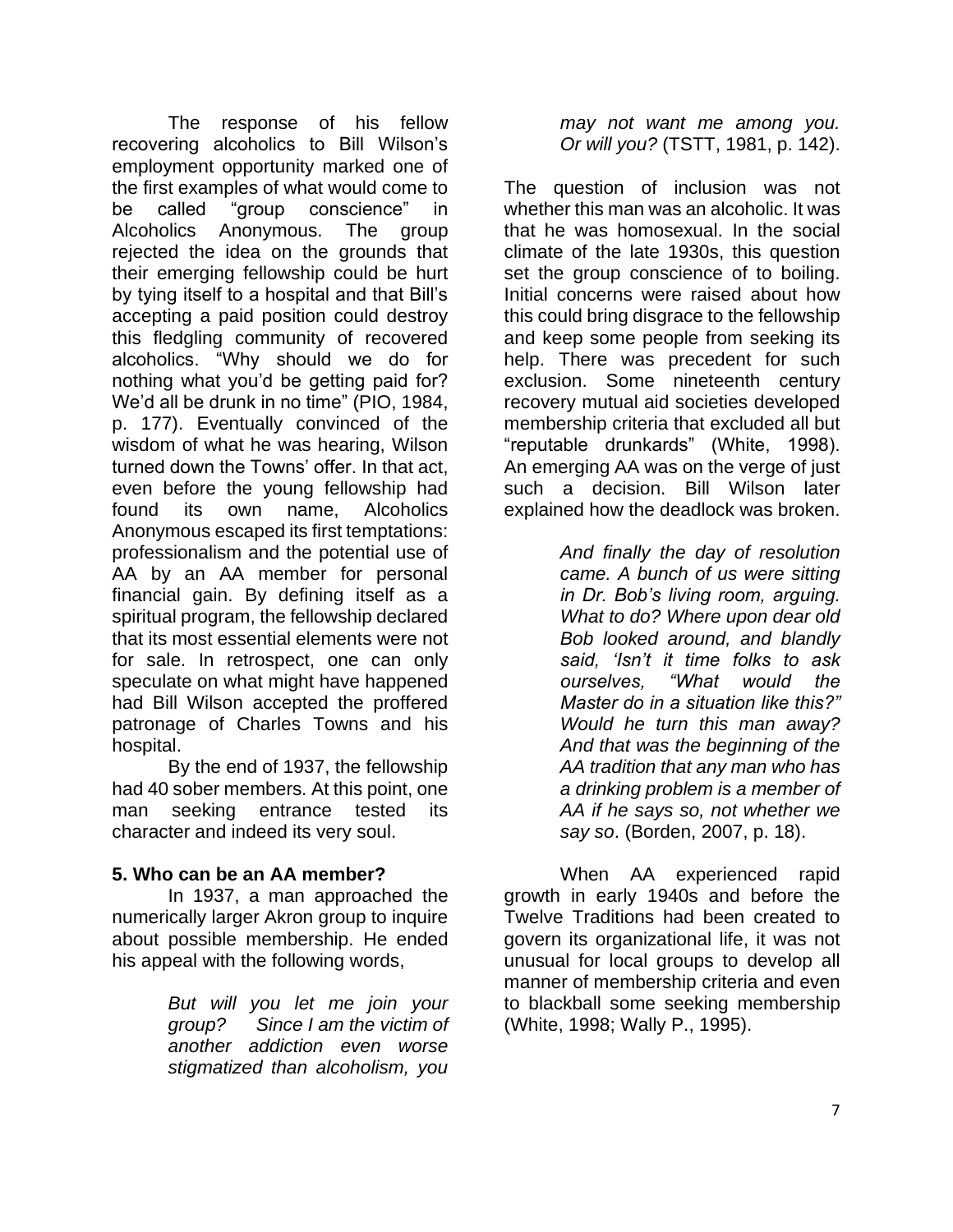*So beggars, tramps, asylum inmates, prisoners, queers, plain crackpots, and fallen women were definitely out. Yes sir, we'd cater only to pure and respectable alcoholics! Any others would surely destroy us….We built a fine mesh fence around A.A.* (TSATD, 1952, p. 140).

As groups began to communicate with each other, it became clear that, "If all those rules had been in effect everywhere, nobody could have possibly joined AA…" (TSTT, 1952, p. 140). The 1937 Akron principle prevailed and was later codified in AA's Third Tradition. The phrase "honest desire to stop drinking" in the original 1939 statement of AA's singular membership requirement was simplified in 1949 to "desire to stop drinking" to assure inclusiveness.

This milestone marks an important contrast between AA and alcoholism treatment organizations. Where the latter would evolve elaborate admission criteria that served as exclusion as well as inclusion criteria and the practice of administratively discharging clients who lacked sufficient motivation or drank following their admission, AA's threshold of engagement was simple but nonnegotiable. No one within or outside AA had the authority to bar entrance to AA or throw someone out of AA as long as a single criteria was present: a desire to stop drinking.

# **6. A Rich Man's Warning about Money**

Bill Wilson's decision not to accept the offer of employment at Towns Hospital did not quell his larger vision of AA missionaries and AA hospitals—a vision that continued to propel his search for philanthropic funds to support a growing AA. The quest for financial support led in February 1938 to a meeting with the staff of John D. Rockefeller, Jr. Rockefeller was widely known for his philanthropy and his support for other projects that had sought to address alcohol-related problems. After reviewing AA's past work and future plans and the recommendation of his staff to provide \$50,000 in funding to AA, Rockefeller expressed his fear that money might harm this quite remarkable movement (Kurtz, 1991). Rockefeller's hesitance was his concern that material assets could corrupt the spiritual nature of the rising AA movement.

Rather than provide the requested \$50,000, Rockefeller placed \$5,000 in the treasury of Riverside Church to provide temporary financial support for Dr. Bob Smith and Bill Wilson. Today, one could only speculate how receipt of \$50,000 in 1938 (the equivalent of over \$600,000 today http://www.westegg.com/inflation) would have shaped the subsequent organization and core values of AA as well as its historical fate. AA might have easily morphed into just one more service agency if such funding would have necessitated a board of directors, a paid director, a paid service staff, the inimitable policy and procedures manuals and financial/service reporting systems and future licensing and accreditation processes. AA co-founders later reflected that Rockefeller's refusal had saved them from themselves. The fellowship's pledge of corporate poverty is in marked contrast to a multi-billion dollar addiction treatment industry and the pressure addiction treatment organizations experience to maintain and increase their revenues.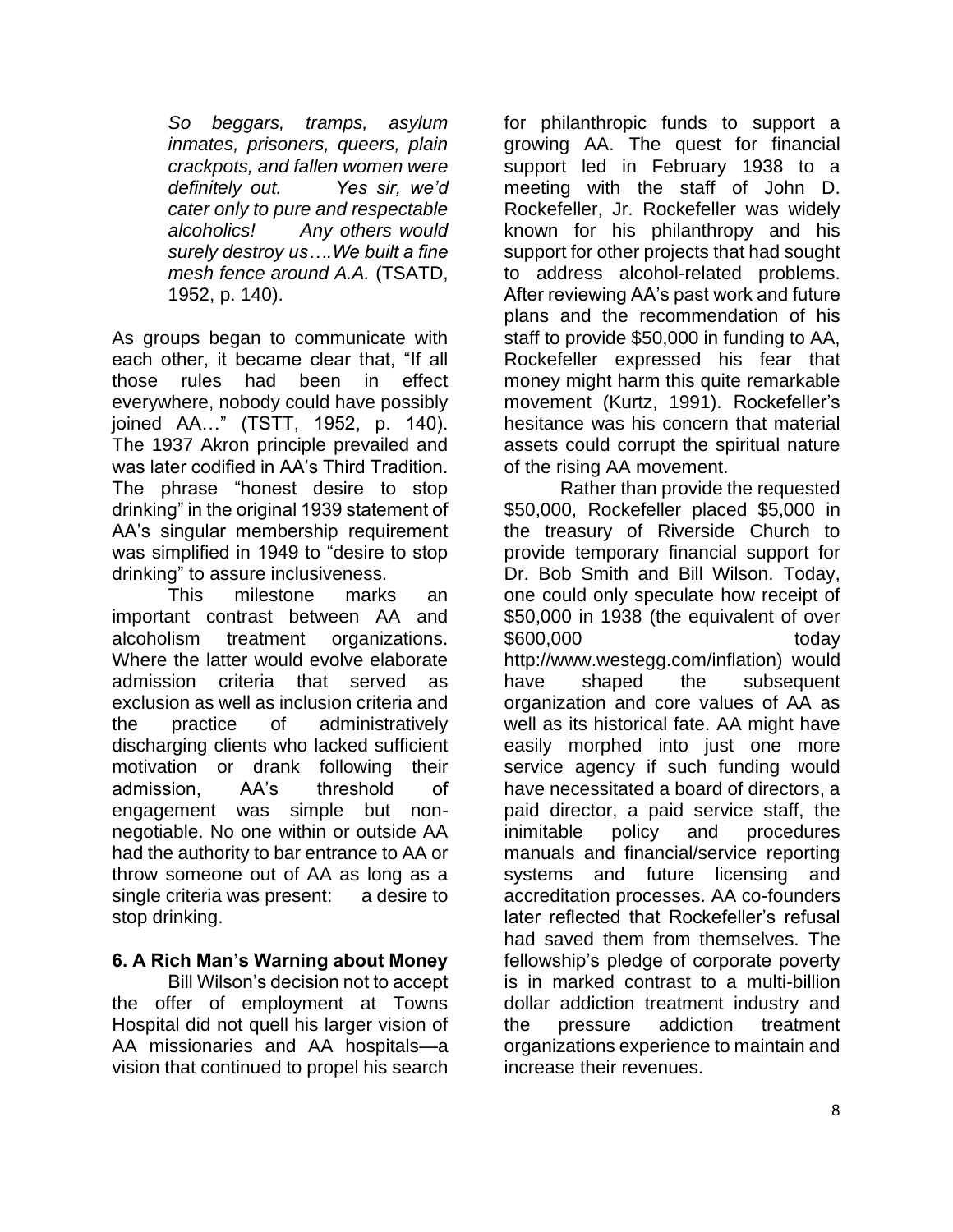# **7. The Split from the Oxford Group**

Between 1935 and 1937, the growing number of sobered alcoholics (the "alcoholic squadron") that constituted AA's first generation continued to meet within the larger framework of the Oxford Group (OG), but there was strain in the relationship between alcoholic and non-alcoholic OG members, particularly in New York City. Bill Wilson was criticized for his preoccupation with alcoholics, and alcoholics at the OG-affiliated Calvary Mission were discouraged from attending meetings at Bill Wilson's Clinton Street home. Wilson would later say of this tension, "The Oxford group wanted to save the world, and I only wanted to save drunks" (Kurtz, 1991, p. 44). Differences in their central missions, core beliefs and meeting rituals eventually led to a split between the OG and AA. That split occurred in New York in 1937 and in Ohio in 1939, but a distinct AA identity did not gel until 1939. The first meeting independent of the OG that called itself Alcoholics Anonymous occurred in Cleveland on May 18, 1939.

The departure from the OG was another critical milestone in AA history for several reasons. First, the split affirmed that whatever this new group was, it was not a religion, nor did it have any religious affiliation: "We are not allied with any particular faith, sect or denomination, nor do we oppose anyone." (Alcoholics Anonymous, 1939, p. viii). This transition opened the doors of entry to AA to future generations of alcoholics of multiple faiths and of no faith. Second, in breaking with the OG, AA emancipated spirituality from its religious roots in a manner later self-characterized as "spiritual but not religious." AA forged what it was, in part by figuring out, via group conscience, what it was not.

The centrality of spirituality is a distinct feature of AA. Alcoholism treatment institutions and practitioners may talk about the role of spirituality in alcoholism recovery, but few would claim that spirituality is the core of their approach to treatment. AA unashamedly claims just that. That stance separated AA from alcoholism treatment and from later explicitly religious and explicitly secular recovery mutual aid societies.

## **8. "Here are the steps we took…"**

Plans for a book describing their program of recovery proceeded in tandem with the growth of sober members. As AA separated from the OG, its members articulated six principles adapted from the OG that had guided their recoveries:

*1. We admitted that we were licked, that we were powerless over alcohol.*

*2. We made a moral inventory of our defects or sins.* 

*3. We confessed or shared our shortcomings with another person in confidence.* 

*4. We made restitution to all those we had harmed by our drinking.* 

*5. We tried to help other alcoholics, with no thought of reward in money or prestige.* 

*6. We prayed to whatever God we thought there was for power to practice these precepts.. (*AACA, 1957, p. 160)

In December 1938, Bill Wilson expanded these six principles to twelve steps that reflected the experience of AA's earliest members. These steps were included in the crucial fifth chapter of what came to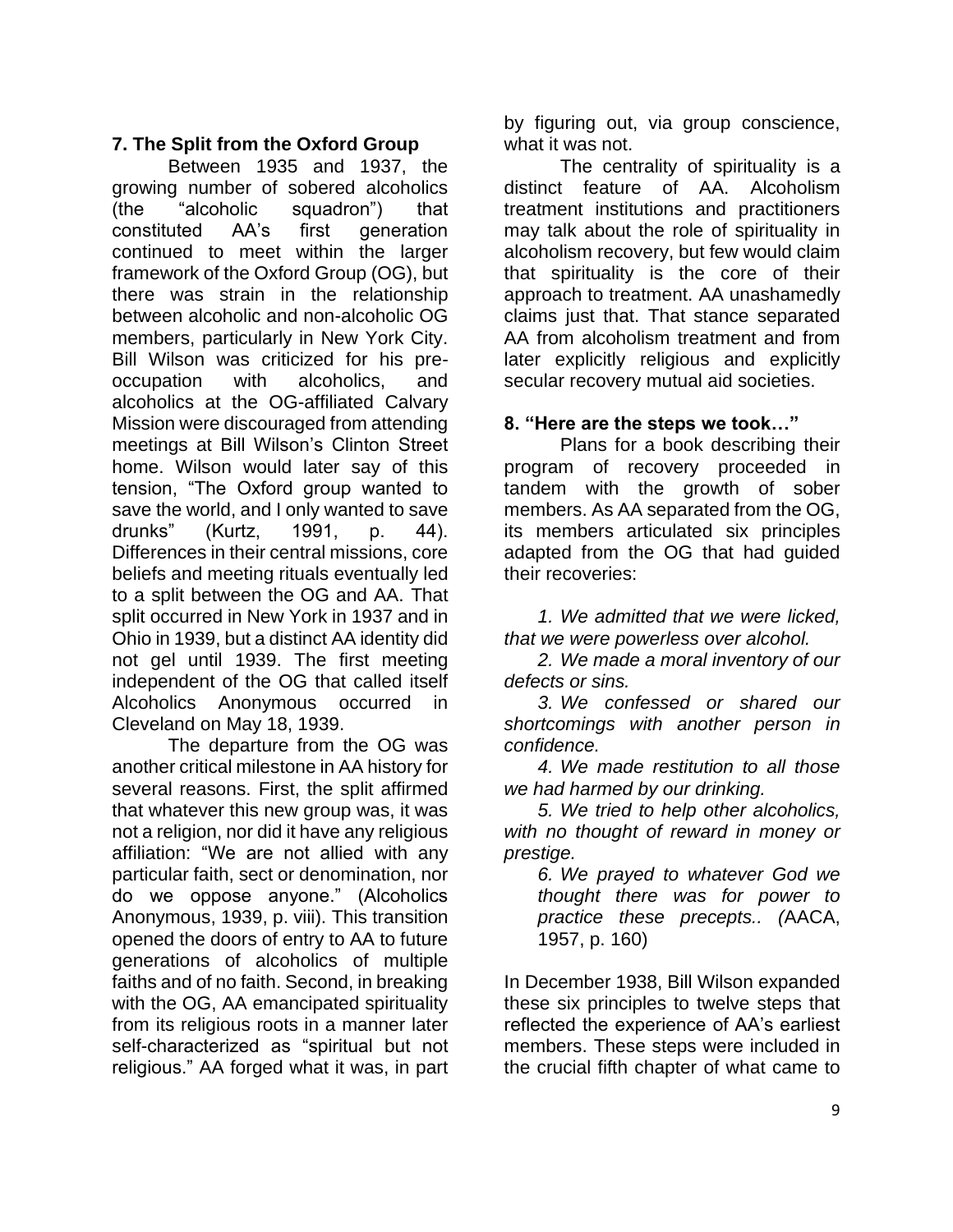be known as AA's "Big Book." Refinements resulting from group discussions were made in the wording of the steps and a prologue was later added that stated, "Here are the steps we took, which are suggested as a program of recovery" (Alcoholics Anonymous, 1939, p. 71)

The codification of the AA program in book form was a central vehicle for the diffusion of AA and the crucial means of maintaining the integrity of the AA program as Alcoholics Anonymous experienced explosive growth in the years following the book's publication. The decision that the fellowship would publish its own materials also heightened its organizational autonomy and generated a substantial portion of the income that would support its central service structures. A critical examination of AA's Twelve Steps further underscores the differences between AA and the professional treatment of alcoholism.

Professional treatments for alcoholism purport to be theorygrounded, science-based, professionally delivered and supervised, and externally accountable (to a variety of regulatory and funding bodies). AA's Steps and the larger body of literature in which they are imbedded have little to say about alcoholism, its etiological roots or its treatment. The steps and all other AA literature focus instead on the experience of the alcoholic. What statements that can be found on the etiology of alcoholism and on alcoholism recovery depict alcoholism as a malady of spirit and character (e.g. "self-centeredness"; "self-will run riot") and its resolution as a spiritual rather than medical or psychological process (Kurtz, 2002). Alcoholics Anonymous makes no claim to scientific truth; it claims only the lessons of collective experience. AA's Steps are not intervention protocol performed by and supervised by professionals, but actions taken by members who are achieving the goals of sobriety and serenity. The "we" and "our" in AA's steps refer not to a relationship between a therapist and a client, but relationships within a community of recovering people. Where the centerpiece of treatment is made up of clinical protocol and the professionals who deliver it, the centerpiece of AA is the shared experiences of and interpersonal relationships between its members as they seek resources within and beyond themselves to quell the appetite for alcohol.

AA's steps focus not on treatment offered by others, but on the actions taken by alcoholics that have resulted in successful recoveries. Treatment, in the alcoholism context, is what a professional administers to an alcoholic. Recovery, in this same context, is what the alcoholic experiences on his or her way to health and wholeness. The relational context of the Steps is not one of professional therapy, but one of mutual support. The actions suggested in the Steps are ones taken not in the context of professional treatment, but in the context of membership in a community of shared experience.

# **9. Growing Pains**

The speedy decline of the Washingtonians following their rapid growth to more than 400,000 members in the early 1840s confirmed the dangers posed by the sudden growth of recovery mutual aid societies (White, 1998). Alcoholics Anonymous experienced both local and national surges in membership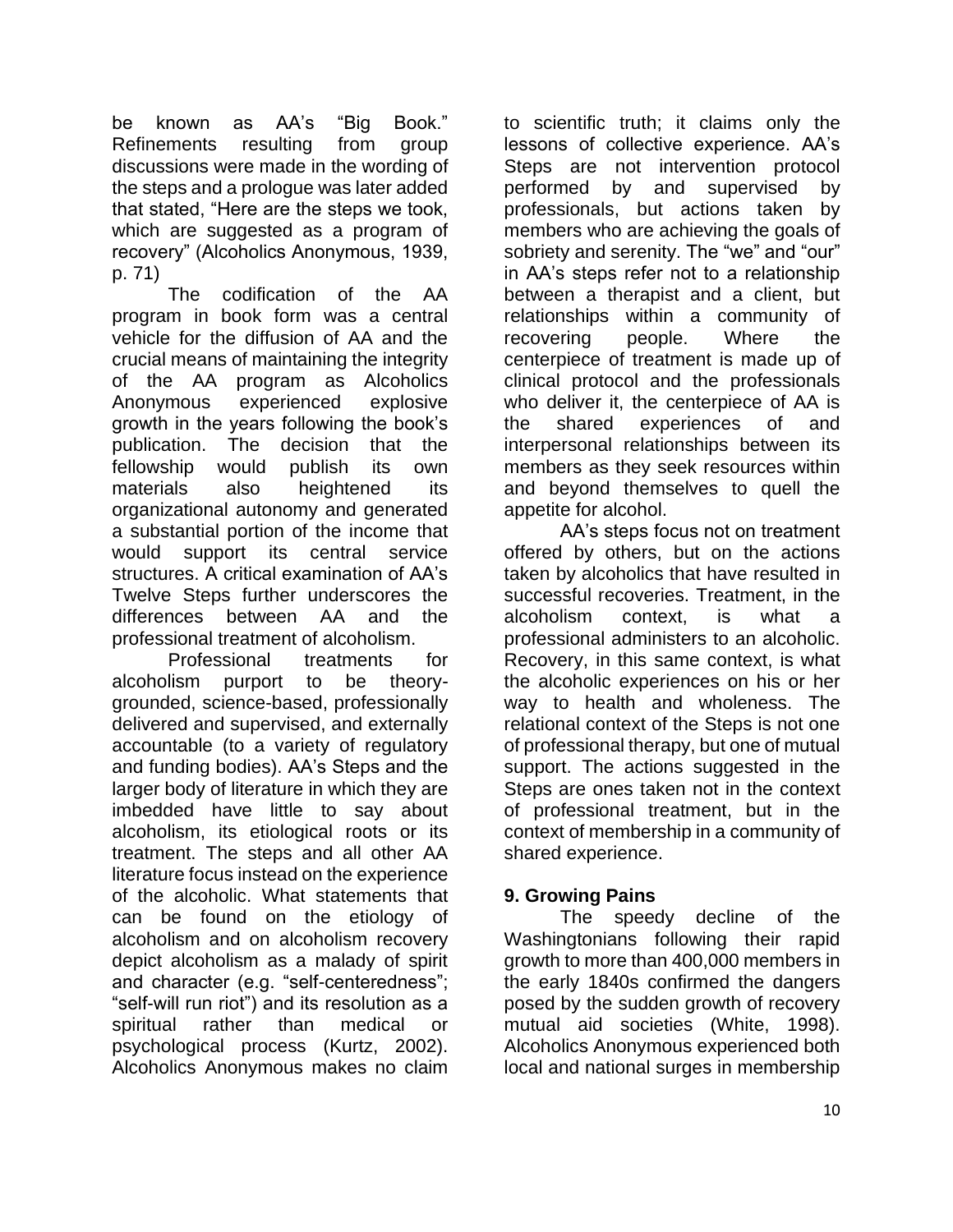in the 1940s. This growth was generated in great part by early media coverage: a September 1939 article on AA in *Liberty Magazine,* a series of *Cleveland Plain Dealer* (in October and November) of that same year, and newspaper sports page coverage of the spring 1940 announcement that the Cleveland Indians star catcher had joined AA. This early visibility was followed by a *Saturday Evening Post* article in March 1941 that led AA's membership to grow from 2000 members to 8000 members in that year alone. AA learned several lessons during this first period of dramatic growth.

The calls coming into AA in Cleveland were so great that members with minimal sobriety time were asked to make Twelve Step calls. When both the newly sobered and their new recruits stayed sober, Alcoholics Anonymous learned that its message could be conveyed by very imperfect messengers. AA also learned that it could grow by expansion or by at times a more conflictual cell division. The inevitable personality tensions that emerged during the rapid induction of new members spawned new meetings and triggered the adage, "The only things required to start a new AA meeting are a resentment and a coffee pot."

Early AA members found creative ways to reach alcoholics in communities that did not yet have local meetings. Letter writing and visits by AA members who traveled as part of their jobs were particularly relied upon to reach those in need. The dissemination of the book, *Alcoholics Anonymous*, played a pivotal role in spreading AA's message. A unique approach to inducting new members (sponsorship) also emerged in Cleveland and was rapidly diffused throughout AA. By 1944, Alcoholics Anonymous had learned that as an organization it could survive rapid growth and in the process began to see itself as a movement that could spread throughout America and beyond. AA's self-awareness as a growing social movement heightened the difference between AA and professional treatment, but the question remained whether AA would need a paid professional class and special institutions to support this growing movement.

#### **10. AA and the Business of Alcoholism Treatment**

Alcoholics Anonymous faced a critical challenge in the late 1930s and early 1940s. Most alcoholics reaching out to it were in late stages of alcoholism. Alcoholics in such a state could and did die from alcohol withdrawal. Yet helping professionals generally eschewed work with alcoholics, and many hospitals had morality clauses that refused admission to alcoholics. These were the conditions that contributed to Bill Wilson's early vision of AA missionaries and AA hospitals. Rockefeller's refusal to provide \$50,000 to AA tempered but did not eliminate this vision. AA members who were part of the medical profession (e.g., Dr. Bob Smith in Akron and Teddy R. in New York City) had helped open alcoholism treatment units in local hospitals, and AA committees were organizing alcoholism services in what has been described as the *Knickerbocker Paradox*. At the Knickerbocker Hospital in New York City, AA members remodeled a newly opened alcoholism unit. AA members had admitting privileges and visited patients daily in the unit. Patients were only discharged to AA sponsors. And yet local AA declared that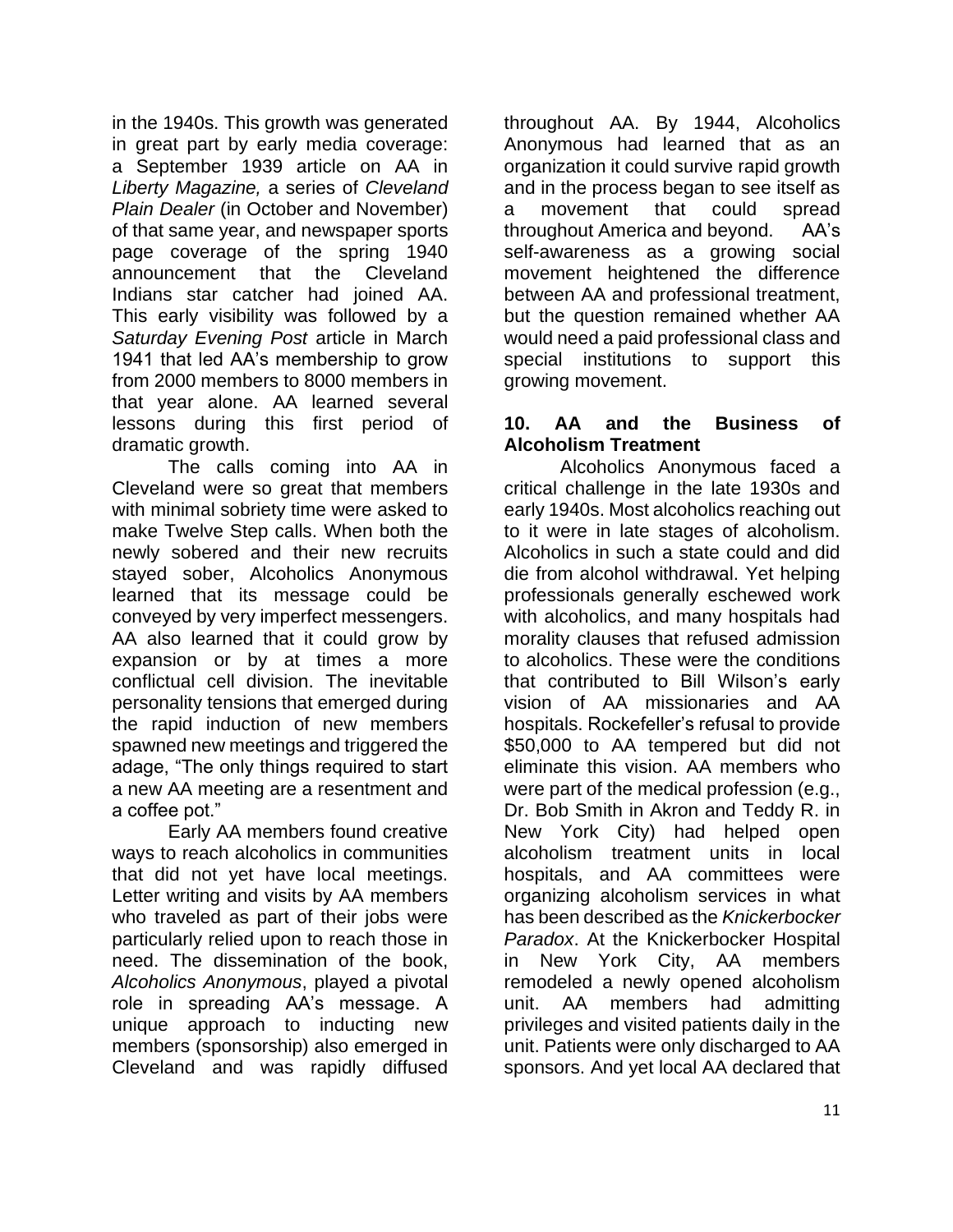AA had no official role in Knickerbocker's alcoholism treatment unit—developing a clear distinction between what was done by AA as an institution and what was done by AA members either individually or collectively (White, 1998).

The closest AA itself came to owning and operating a hospital for the treatment of alcoholism was in Cleveland in the early 1940s. Several occurrences moved AA members to abort this effort, including the sudden illness of the individual raising funds for the project, but in the end it was the AA's group conscience that ended the vision of paid AA missionaries and AA hospitals. After the collapse of the Cleveland project, AA's position on such outside projects hardened. As one AA trustee declared, "Better do one thing supremely well than two things badly" (Quoted in White, 1998, p. 164). This position was soon expanded:

> *Neither A.A. as a whole nor any A.A. Group ought to enter any other activity than straight A.A. As groups, we cannot endorse, finance or form an alliance with any other cause, however good…. But, if these projects are constructive and noncontroversial in character, A.A. members are free to engage in them without criticism if they act as individuals only, and are careful of the A.A. name (Dangers in Linking A.A…., 1947).*

What emerged within AA was an understanding that Alcoholics Anonymous was not a treatment for alcoholism and that treatment for alcoholism was an outside endeavor to which AA should not be formally linked. The view of the distinction between AA and treatment became most clear in a crisis at High Watch Farm.

As noted earlier, many AA members acting as individuals helped establish hospital-based alcoholism treatment units and volunteered or were employed in such units. AA members were also involved in non-hospital settings that provided post-detoxification rehabilitation—places referred to as "AA farms" or "AA retreats" until AA objected to such designation. High Watch Farm was a retreat in Kent, Connecticut where, beginning in 1940, AA members could initiate or strengthen their recovery from alcoholism. A small board of AA members, including Bill Wilson and Marty Mann, oversaw the management of High Watch. Daily operations were directed by Ray C., who provided a structured program of lectures, assigned reading, meditation and AA meetings. But Ray C. was a psychologist and the spirituallygrounded philosophy of the High Watch soon drifted from AA immersion to an increasingly psychological approach, leading to tension between the manager and the board (Harbaugh, 1995). This conflict eventually led to the resignation of Marty Mann from the board. Her resignation letter offers a window into the growing distinction between AA and treatment in the 1940s.

*At Blythewood, a particular method of treatment, psychiatry, was used by one man, Dr. Tiebout, to help me get well. At the Farm, now, a particular method of treatment (the word is Ray's own: one might call it metaphysical psychology…) is being used by one man, Ray C\_\_\_\_\_\_\_, to help others get*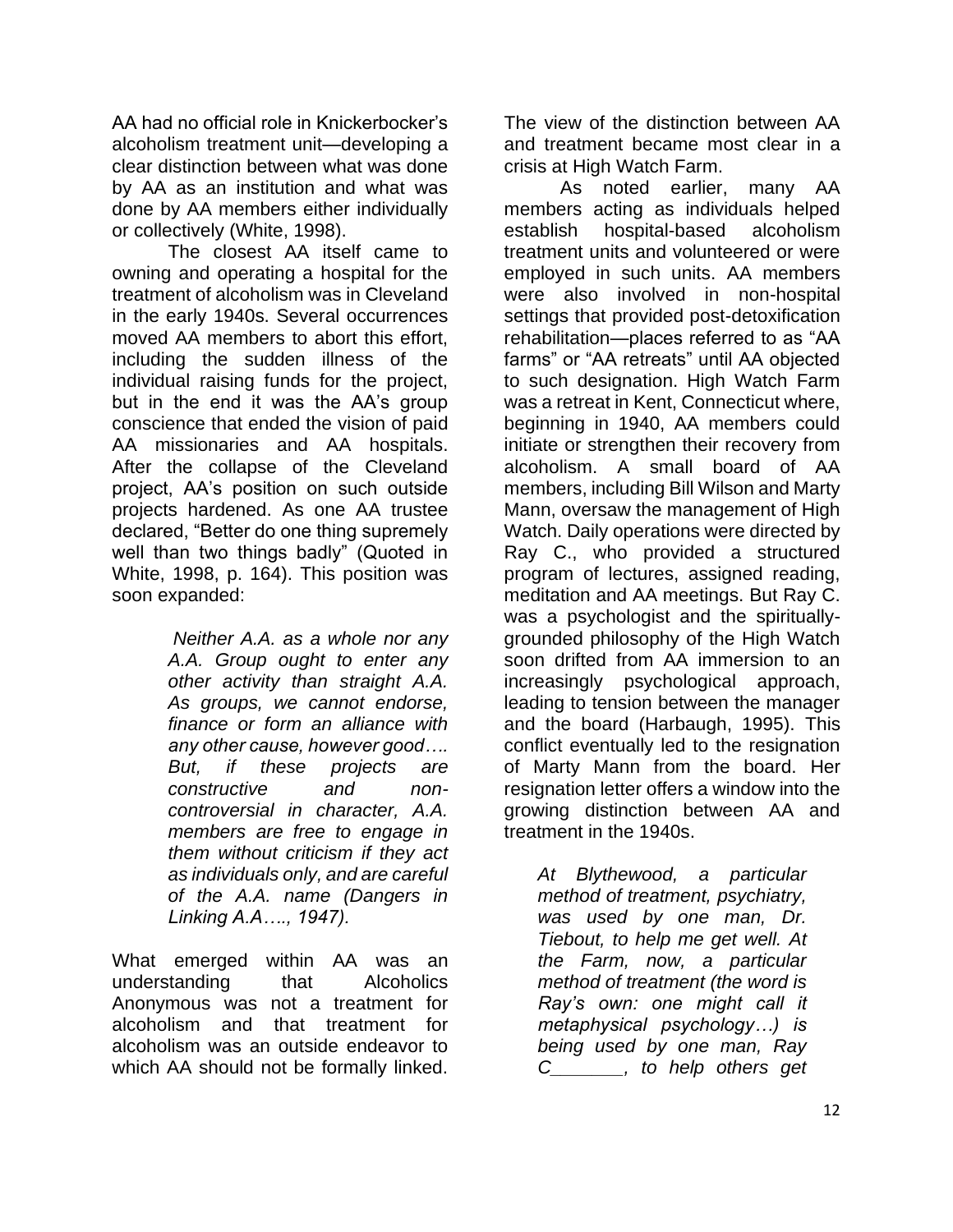*well. I repeat: I have nothing against either method of treatment. But they belong in one classification; and the Farm as it used to be, and A.A. as it is, belong in another....* **(**White, 1998, p. 174).

The boundary between treatment and AA again threatened to become blurred in the late 1940s and early 1950s with the development of the "Minnesota Model" of alcoholism treatment. This model incorporated AA principles and practices into treatment, hired AA members as alcoholism counselors and spawned a halfway house movement that also relied heavily on a Twelve Step philosophy. The 1950s mark the beginning of AA's profound and widespread influence on alcoholism treatment—an influence that grew as the Minnesota Model was replicated across the United States and indeed the world in the 1970s and 1980s. To avoid potential misunderstandings about the distinction between AA and professional alcoholism treatment, AA discouraged the use of names for institutions (e.g., "Twelve Step House") and roles (e.g., "AA Counselor" "Two-Hatter") that conveyed affiliation or sponsorship by AA. This experience also led AA's General Service Office to issue special guidelines for AA members who worked in the professional alcoholism field (Alcoholics Anonymous, ND).

As AA concepts and treatment concepts became increasingly blurred in the 1990s, there was growing concern within Alcoholics Anonymous about the effect treatment was having on the fellowship and even its program. (The percentage of people entering AA via referral from treatment increased from 19% in 1977 to 40% in 1989. Makela, et al, 1996). AA old-timers lamented the distortion of AA spirituality with what they perceived as the pop psychology of alcoholism treatment, complained that some AA meetings were turning into group therapy sessions filled with pained confessions and discussions of "codependency issues" and how to get in touch with one's "inner child," and expressed fears that the growth in treatment had weakened the service ethic within AA.

This infusion of treatment language and concepts into Alcoholics Anonymous prompted historian Ernest Kurtz (1999) to define "real A.A" as represented in the fellowship's own experience and literature. He suggested five criteria through which authentic AA meetings could be identified: 1) the use of a language of spirituality (as opposed to the vocabulary of therapy), 2) humor and appreciation of paradox, 3) the distinctive AA story style ("what we used to be like, what happened, what we are like now"), 4) respect for the Twelve Traditions, and 5) an experience of community (based on members' *need* to be there).

#### **11. The NCEA Affair**

In 1944, Mrs. Marty Mann, one of the first women to get sober in AA, developed a personal vision that would change America's perceptions of alcoholism and the alcoholic. To fulfill this vision, she created the National Committee for Education on Alcoholism (NCEA)—precursor to today's National Council on Alcoholism and Drug Dependence. Mann proposed five ideas as the centerpiece of her public education campaign:

*1. Alcoholism is a disease.*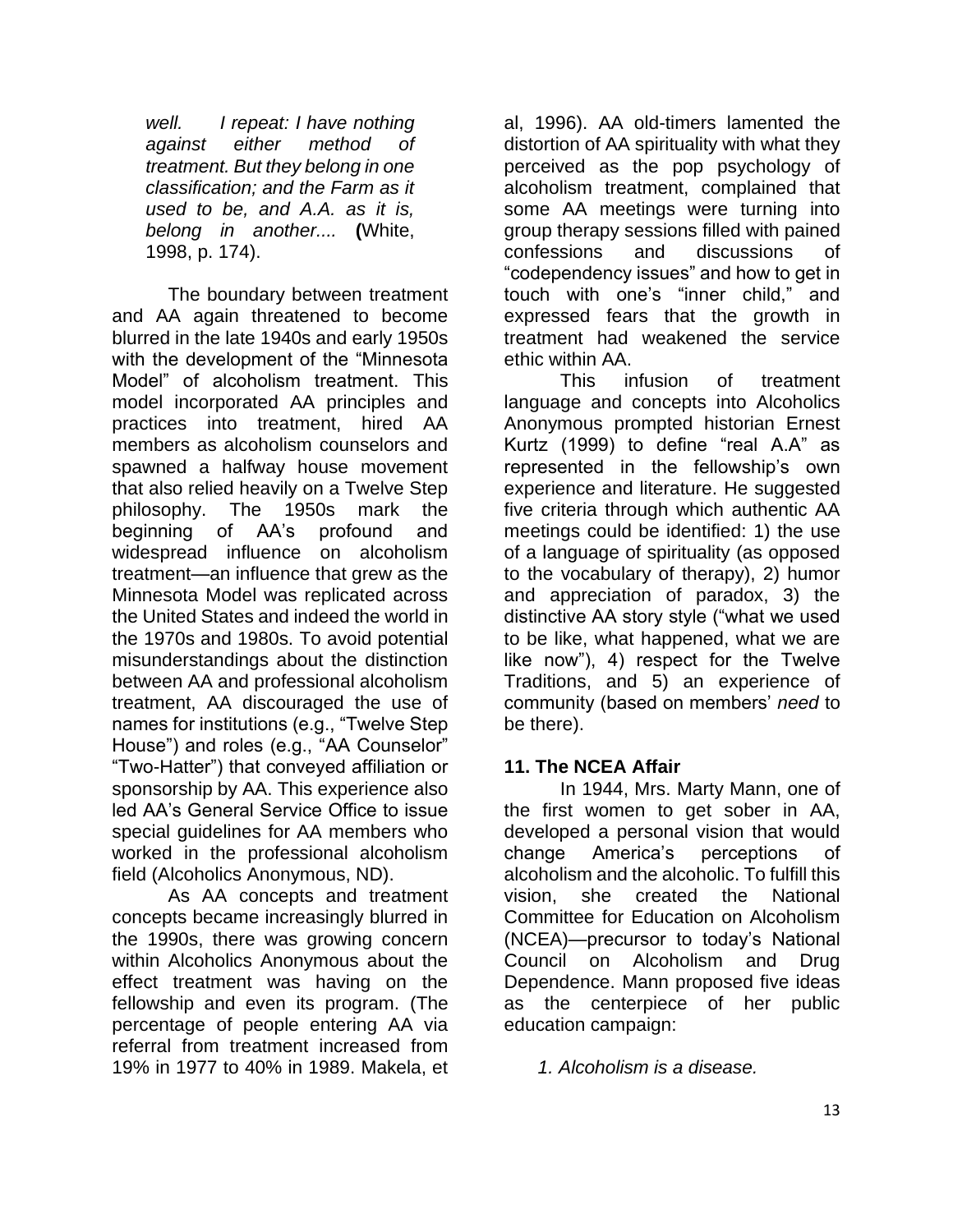*2. The alcoholic, therefore, is a sick person.*

*3. The alcoholic can be helped.*

*4. The alcoholic is worth helping.*

*5. Alcoholism is our No. 4 public health problem, and our public responsibility* (Mann, 1944, p. 357)

Mann and NCEA went on to establish local branches that 1) conducted public education campaign on alcoholism, 2) encouraged local hospitals to admit alcoholics for acute detoxification, 3) established alcohol information centers, 4) established clinics for the diagnosis and treatment of alcoholism, and 5) created "rest centers" for the long-term care of alcoholics (Mann, 1947, p. 255).

Several things for a time blurred the boundary between AA and NCEA. First, Mann started NCEA with the blessings of AA's co-founders, broke her AA anonymity in her NCEA role (initially with the permission of Bill Wilson), and talked extensively about AA in her nonstop lectures around the country. Second, the names of Bill Wilson and Dr. Bob Smith appeared on the NCEA letterhead, suggesting an affiliation between AA and NCEA. This blurring of boundaries reached a point of crisis in 1946 when NCEA sent out a solicitation of funds on the letterhead bearing the Wilson and Smith names. The storm of protest from local AA members prompted the conclusion that "total non-affiliation was the only solution" to AA's relationship with other organizations (PIO, 1984, p. 320).

 The NCEA affair confirmed three things. First, it established that AA is not an organization whose focus includes public education and public policy advocacy. AA's mission is not one of social change: it is not a temperance movement or a movement to change alcohol-related social policies and programs. Second, it confirmed the need for complete organizational autonomy and separation of AA from all other organizational entities. Finally, it affirmed the need for a set of principles that could guide AA's organizational life.

# **12. "Bill's Damned Traditions"**

The rapid growth and considerable internal conflict experienced within local AA groups in the early 1940s set the stage for the development of AA's Twelve Traditions (Wally P., 1995; Pearson, 1985). Bill Wilson, through his travels to AA groups across the country and through his prolific correspondence, spent a growing amount of time offering guidance and the lessons being learned from local groups experience on the many points of contention. It was Earl T., one of the original Chicago members, who first suggested the need for a set of principles of self-governance for AA. That suggestion assumed greater weight when Bill Wilson read a 1945 AA Grapevine article on the rise and fall of the Washingtonians in the 1840s from many of the very issues that were then plaguing AA (Wilson, 1945). The resulting principles of self-governance-- AA's Twelve Traditions--linked personal recovery to AA unity; acknowledged God as the ultimate authority in AA as expressed through group conscience, posited a model of servant leadership; established a single membership criteria ("a desire to stop drinking"), affirmed local group autonomy, committed AA to a singular purpose ("to carry its message to the alcoholics who still suffers"), established the principles of nonaffiliation and financial self-support,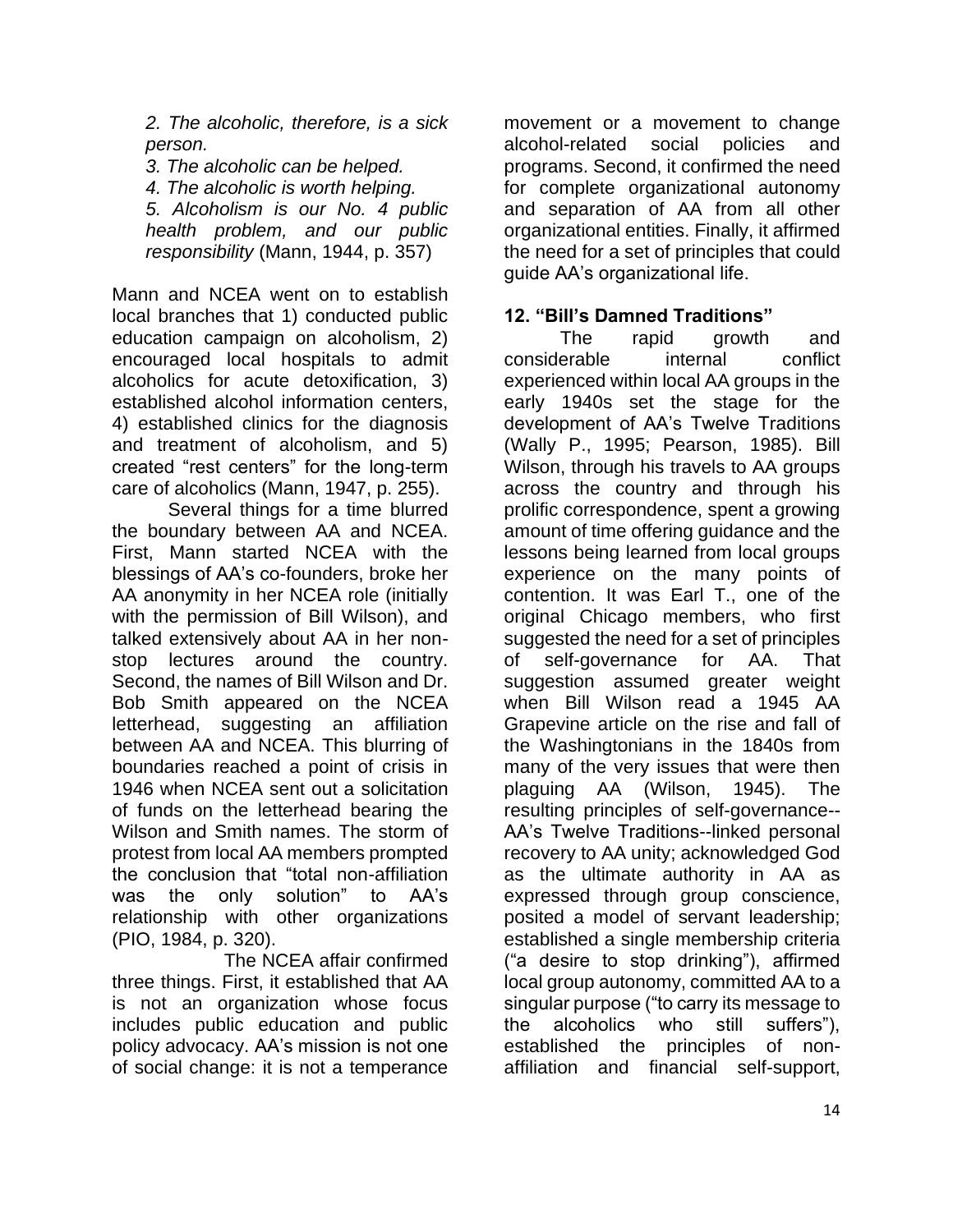eschewed professionalism and excessive organization, declared a position of silence on outside issues, confirmed a public relations policy based on attraction rather than promotion, and posited anonymity as the "spiritual foundation" of all of the traditions ("principles before personalities") (TSTT, 1981).

The Twelve Traditions were first formulated and disseminated in 1946. Early reviews were lukewarm, with groups occasionally referring to them as "Bill's damned traditions." Some groups during this period invited Bill to speak if he would agree NOT to talk about the traditions. But support for the traditions grew as they came to be seen as a synthesis of AA's hard-earned experience. They were formally adopted at AA's first International Convention in 1950. AA's Twelve Traditions allowed the fellowship to chart a path that avoided the pitfalls of centralization of organizational power, charismatic leadership, money and property, professionalism, and organizational growth and decay that had plagued earlier recovery mutual aid efforts (White, 1998; Room, 1993; Borkman, 2006). Few organizations have a mission, vision or values statement as visibly influential on the daily life of the organization as the Twelve Traditions are within the life of AA. That alone is a rearkable feat. Even more remarkable has been AA's ability to avoid the evolution from a mutual help movement into a formal, hierarchical organization with centralized leadership and a paid class of service professionals (Katz, 1981).

AA's Twelve Traditions make it clear that AA is not in the business of alcoholism treatment and that its

members must forever reject any effort to professionalize AA service work:

> *"That we must, at all costs, avoid the professionalization of A.A.; that simple Twelve Step work is never to be paid for; that A.A.'s going into alcohol therapy should never trade on their A.A. connection; that there is not, and can never be, any such thing as an "A.A. therapist"* (Wilson, 1983, p. 27).

The Traditions freed AA members to work in paid and volunteer roles in alcoholism treatment or in alcoholismrelated political advocacy, but to do so only as individuals who did not bring the AA name into such endeavors.

AA's commitment to singleness of purpose and its non-affiliation stance protects the fellowship from co-optation and colonization. When individuals and other groups concerned about other problems asked if they could join AA, they were politely told that they were welcome to adapt the AA program to those problems, but that they could not join Alcoholics Anonymous unless they met its single criterion for admission. This policy led to the wide adaptation of the Twelve Steps to nearly every conceivable problem while protecting the AA process of mutual identification—one alcoholic talking with another alcoholic. Even family members of AA members were excluded from AA's closed meetings, which led in 1951 to the adaptation of the AA program via the Al-Anon Family Groups.

A central test of all recovery mutual aid societies is whether that community of recovery can survive the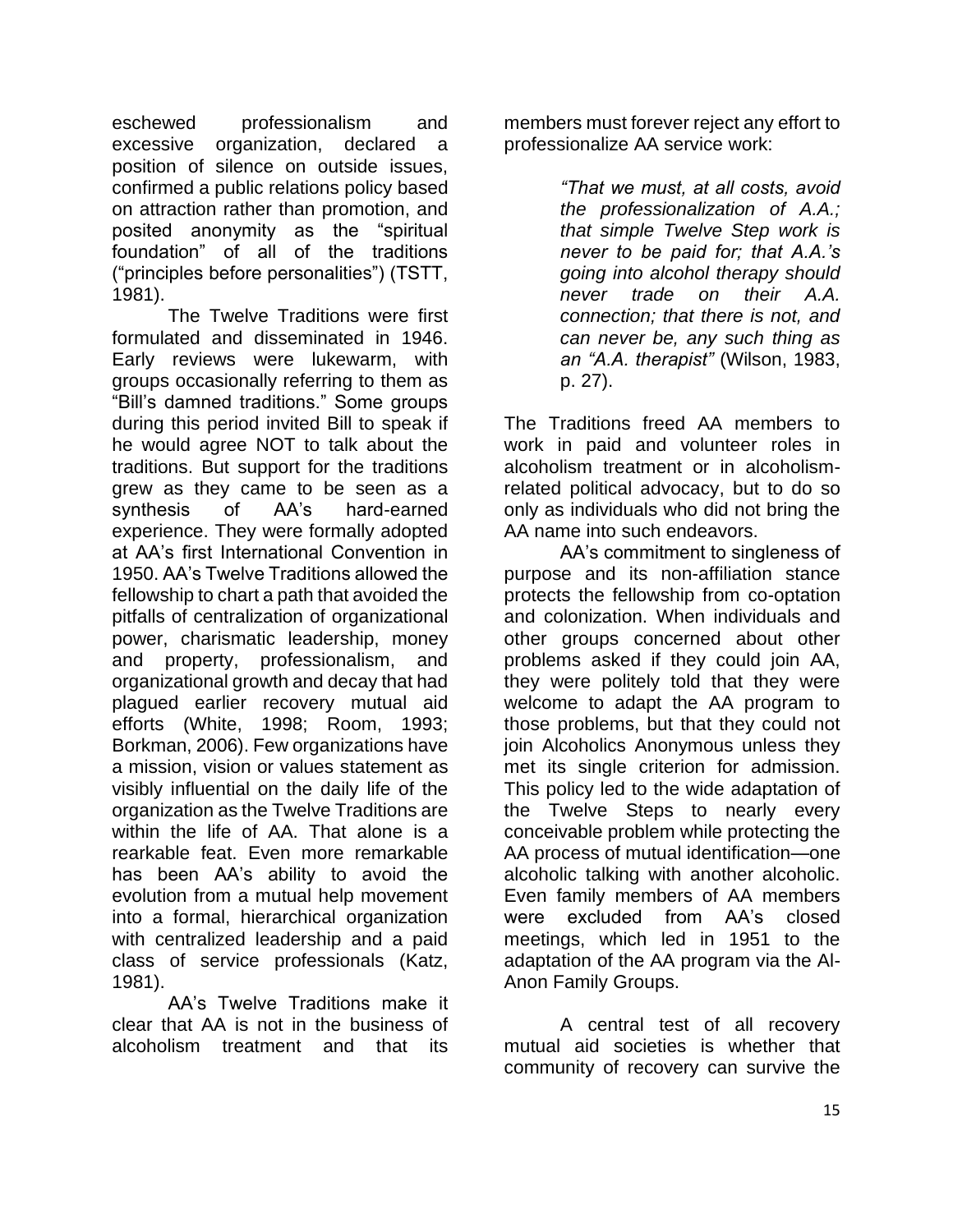passing of its charismatic leader(s) and first generation. Three events mark AA's mastery of this test: 1) the death of cofounder Dr. Robert Smith on November 16, 1950, 2) the replacement of the Alcoholic Foundation with the General Service Board of Alcoholics Anonymous in 1954 and the subsequent transfer of responsibility for AA service from the cofounders and old-timers to AA membership, and 3) the death of cofounder Bill Wilson on January 24, 1971. These events successfully tested the ability of AA to self-sustain itself without centralized, charismatic leadership. Thirty-five years later that test has been met. AA's policy of elected and rotating leadership continues. AA's unique organizational structure guided in great part by the Twelve Traditions has withstood the test of time.

## **Alcoholics Anonymous and Alcoholism Treatment: Separate and Distinct**

Seen as a whole, the twelve defining moments summarized in this paper shaped the character of Alcoholics Anonymous as an organization in ways that clearly distinguish AA from the process of alcoholism treatment and the institutions that provide such treatment. The intent of this review is not to portray one as superior to the other, but to suggest that they are distinct entities whose respective value requires separation and boundary protection. Alfred Katz (1981) articulates this principle of separation and respect when he notes that formal human service organizations and mutual aid groups have distinct qualities that should remain separate and be mutually respected. Ernest Kurtz argues a similar position regarding AA and therapy, noting that both have value, but that "it abuses both to present either as the other" (Kurtz, 1999, p. 164).

AA chose a minimalist approach to organizational infrastructure, whereas alcoholism treatment institutions are formal organizations with often elaborate hierarchies and levels of professional status. There are no CEOs, CFOs, or Directors in Alcoholics Anonymous. Where treatment institutions are subject to considerable governmental oversight and all the accompanying regulatory requirements (e.g., service documentation), AA is accountable only to its membership who act through each group's Group Service Representatives. There are no audits, no site visits, no records on individual members, and no monthly service reports. Treatment institutions rely on external funding and are heavily influenced by the dictates of funding agencies; Alcoholics Anonymous is supported only by the contributions of its members and the sale of its literature.

Service relationships in alcoholism treatment are hierarchical (inequality of power), fiduciary (one party having legal obligation for the care of the other), and commercialized (one party is being paid to be there); service relationships in AA are non-hierarchical, reciprocal (mutuality of support) and noncommercialized (no member is paid for his or her support of another member). Clinical staff in alcoholism treatment programs are expected to be credentialed (educated, certified and licensed) by external authorities; status within AA comes solely from one's history, character and conduct within the AA community. Where the former focuses on the importance of professional assessment and diagnosis and professionally directed treatment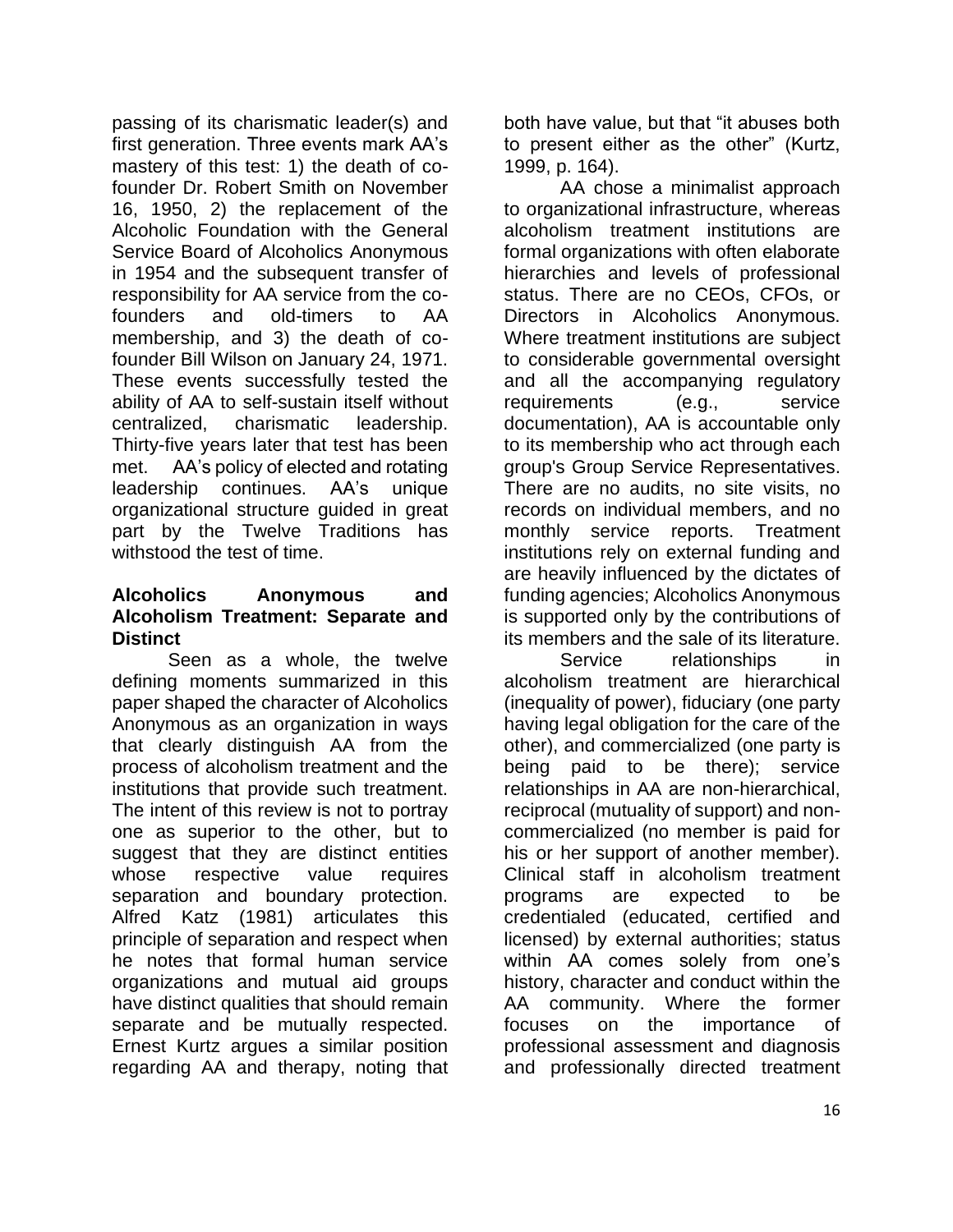planning, AA emphasizes self-diagnosis and following the steps that others have found successful. The emphasis on the knowledge and technique of the treatment professional and adherence to service protocol in alcoholism treatment is replaced in AA with an emphasis on what each AA member must do each day to sustain his or her recovery.

There are significant risks of potential harm resulting from alcoholism treatment, e.g., stigmatizing diagnoses; expensive and potentially prolonged sequestration; pressure for intimate selfdisclosures; "therapeutic" confrontation; potential side-effects of medications, and significant consequences for failure to complete treatment and resuming alcohol and drug use. Such potential for harm is recognized and addressed, in part, through the mechanisms of informed consent, confidentiality procedures, clinical supervision and codes of professional conduct. The degree of personal invasiveness and harm in AA is minimized by the absence of treatment procedures, discouragement of taking others' "inventory", discouragement of cross-talk (feedback, advice, confrontation in response to another's disclosure) and through the protective mechanisms of AA's Twelve Traditions and group conscience.

The process of treatment and the process of AA are fundamentally different. Alcoholism treatment often involves getting into yourself by exploring painful aspects of one's personal history. In contrast, the AA experience is more one of getting out of oneself—connecting with resources and relationships beyond the self. Where alcoholism treatment often focuses on personal pain; Alcoholics Anonymous focuses on

personal character, e.g., increasing capacity for honesty, forgiveness, gratitude and tolerance. Where alcoholism treatment often focuses on increasing self-esteem; AA focuses on ego-deflation, cultivation of humility and a shift in focus from "I" to "We."

 AA is not a treatment for alcoholism, nor is AA a policy advocacy organization, a public information agency, or a religion. AA is a selfgoverned community of men and women who offer each other their "experience, strength and hope" toward the goals of 1) maintaining recovery from alcoholism, 2) enhancing quality of life of those recovering from alcoholism, and 3) carrying a message of hope to the still suffering alcoholic. As stated in its own literature, AA is "not a social service organization," "not a cure," nor does it "prescribe treatment for alcoholism." "The sole purpose of AA is to help the alcoholic who wants to stop drinking" (Typical misconceptions about A.A., 1951).

**About the Authors**: William White is a Senior Research Consultant at Chestnut Health Systems and author of *Slaying the Dragon: The History of Addiction Treatment and Recovery in America.*  Ernest Kurtz is Adjunct Assistant Research Scientist at the Department of Psychiatry, University of Michigan Medical School and the author of *Not-God: A History of Alcoholics Anonymous*  and co-author of *The Spirituality of Imperfection.*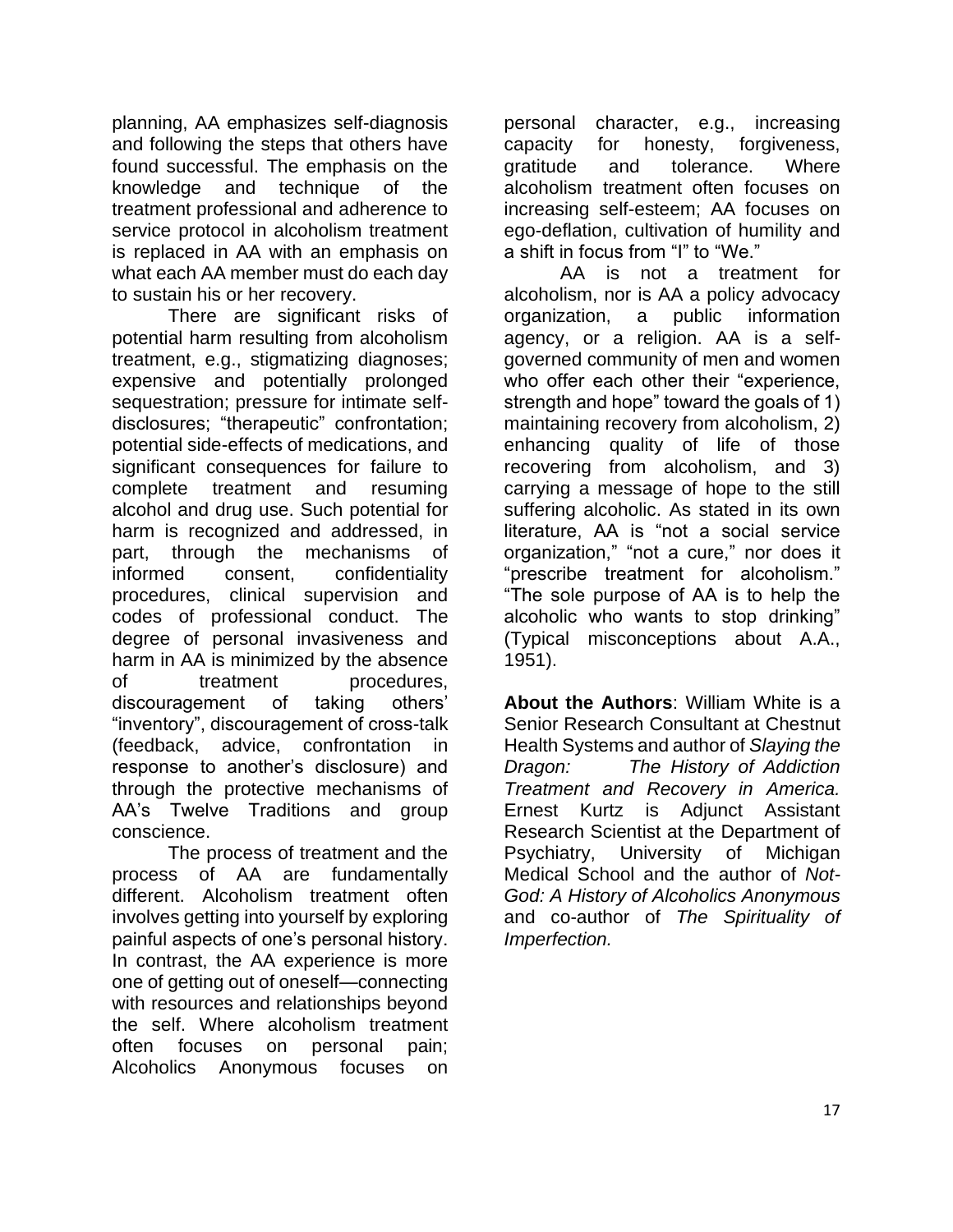#### **References**

- AACA. (1957). *Alcoholics Anonymous Comes of Age: A Brief History of A.A.* NY: Alcoholics Anonymous World Services, Inc.
- Alcoholics Anonymous (2007).*AA Fact File*.

[http://aa.org/en\\_information\\_aa.cfm](http://aa.org/en_information_aa.cfm?PageID=2&SubPage=50) [?PageID=2&SubPage=50](http://aa.org/en_information_aa.cfm?PageID=2&SubPage=50)

- *A.A. Guidelines for A.A. Members Employed in the Alcoholism Field.* (ND). New York: General Service Office, Alcoholics Anonymous.
- *Alcoholics Anonymous: The story of how more than one hundred men have recovered from alcoholism*. (1939). New York City: Works Publishing Company.
- Alcoholics Anonymous (1976). *Alcoholics Anonymous*. New York: Alcoholics Anonymous World Services, Inc.
- Alcoholics Anonymous *(1988). Language of the Heart: Bill Wilson's Grapevine Writings.* New York: The AA Grapevine, Inc.
- Bebbington, P.E. (1976). The efficacy of Alcoholics Anonymous: The elusiveness of hard data. *British Journal of Psychiatry*, 128, 572-80.
- Bluhm, A.C. (2006). Verification of C.G. Jung's analysis of Rowland Hazard and the history of Alcoholics Anonymous. *History of Psychology*, 9(4), 313-324.
- Borden, A. (2007). *The History of Gay People in Alcoholics Anonymous*. New York: Haworth Press.
- Borkman, T. (1976). Experiential knowledge: A new concept for the analysis of self-help groups. *Social Service Review*, 50, 445-456.
- Borkman, T. (1999). *Understanding Self-Help/Mutual Aid: Experiential*

*Learning in the Commons*. New Brunswick, NJ: Rutgers University Press.

- Bufe, C. (1991). *Alcoholics Anonymous: Cult or Cure?* San Francisco: Sharp Press.
- Dangers in linking A.A. to Other Projects. (1947) *A.A. Grapevine*, 3(10), 3-5.
- DBGO (1980). *Dr. Bob and the Good Oldtimers*. NY: Alcoholics Anonymous World Services, Inc.
- Emerick, C. (1989). Alcoholics Anonymous: Membership Characteristics and Effectiveness as Treatment. In: Galanter, M. Ed. *Recent Developments in Alcoholism Treatment Research,* Volume7. NY: Plenum, pp. 37-65.
- Harbaugh, L. (1995). *Sister Francis and the Ministry of High Watch: From New Thought to Alcoholics Anonymous*. Bachelor's Thesis, Smith College.
- Jackson, S.W. (2001). The wounded healer. B*ulletin of the History of Medicine*, 75, 1-36.
- Johnson, B. (1973). *The Alcoholism Movement in America: A Study in Cultural Innovation*. Urbana, IL: University of Illinois. Ph.D. Dissertation.
- Katz, A.H. (1981). Self-help and mutual aid: An emerging social movement*? Ann. Rev. Sociol*., 7, 129-55.
- Kurtz, E. (2002). Alcoholics Anonymous and the disease concept of alcoholism. *Alcoholism Treatment Quarterly*, 20 (3/4), 5-40.
- Kurtz, E. (1991). *Not-God: A History of Alcoholics Anonymous, Expanded Edition*. Center City, MN: Hazelden Educational Materials, Inc.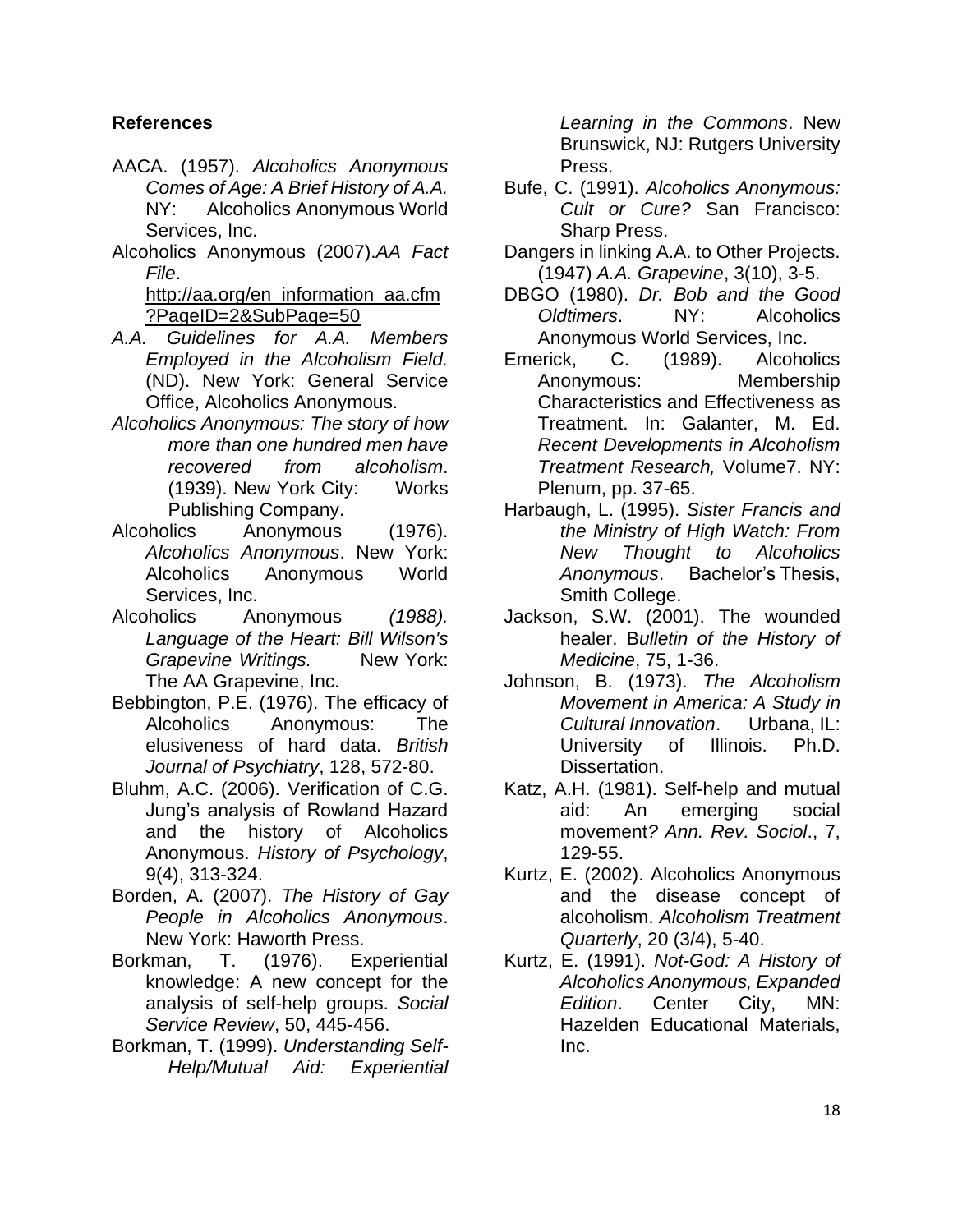- Kurtz, E. & Kurtz, L. (2007). Recovery Mutual Support Resources. Accessed March 13, 2007 at [http://www.facesandvoicesofreco](http://www.facesandvoicesofrecovery.org/resources/support_home.php) [very.org/resources/support\\_home](http://www.facesandvoicesofrecovery.org/resources/support_home.php) [.php.](http://www.facesandvoicesofrecovery.org/resources/support_home.php)
- Kurtz, E. & White, W. (2003). Alcoholics Anonymous. In Blocker, J. and Tyrell, I., Eds. *Alcohol and Temperance in Modern History*. Santa Barbara, CA: ABC-CLIO, pp. 27-31.
- Kurtz, E. (1999). *The Collected Ernie Kurtz*. Wheeling, West Virginia: The Bishop of Books.
- Makela, K., et al., (1996). *Alcoholics Anonymous as a Mutual-Help Movement: A Study in Eight Societies* Madison: University of Wisconsin Press.
- Mann, M. (1944). Formation of a National Committee for Education on Alcoholism *Quarterly Journal of Studies on Alcohol,* 5(2):354
- Mann, M. (1947). What shall we do about alcoholism? *Vital Speeches,* 13:253- 256.
- McGovern, M.P. & Carroll, K.M. (2003). Evidence-based practices for substance use disorders. *Psychiatric Clinics of North America*, 26, 991-1010.
- Miller, W. R., & C'de Baca, J. (2001). *Quantum change*. New York: Guilford.
- Miller, W.R. & Kurtz, E. (1994). Models of alcoholism used in treatment: Contrasting AA and other perspectives with which it is often confused. *Journal of Studies on Alcohol,* 55: 159-66.
- Najavits, L.M., Crits-Christoph, P. & Dierberger, A. (2000). Clinician's impact on substance

abuse treatment. *Substance Use & Misuse*, 35, 2161-2190.

- P., Wally (1995). *But, For the Grace of God...: How Intergroups & Central Offices Carried the Message of Alcoholics Anony:mous in the 1940s.* Wheeling, WV: The Books.
- Peabody, R. R. (1934). *The Common Sense of Drinking*. Boston: Little, Brown, and Company.
- Pearson, B. (1985). Manuscript of World A.A. History. Unpublished Manuscript.
- Peele, S. (1989). *The Diseasing of America.* Lexington, MA: Lexington, Books.
- Peele, S. & Brodsy, A. with Arnold, M. (1992). *The Truth About Addiction and Recovery*. NY: Simon and Schuster.
- PIO (1984). *'Pass It On': The Story of Bill Wilson and How the A.A. Message Reached the World.* NY: Alcoholics Anonymous World Services, Inc.
- Bishop, C. Jr & Pittman, B. (1994) *The Alcoholics Anonymous World Bibliography 1935-94*. Wheeling, WV: The Bishop Books
- Ragge, K. (1998). *The Real AA: Behind the Myth of 12-Step Recovery.*  Tucson, Arizona: Sharp Press.
- Roizen, R. (1991.) *The American Discovery of Alcoholism, 1933- 1939.* Ph.D. Dissertation, Berkeley: University of California.
- Riessman, F. (1965). The "helpertherapy" principle. *Social Work,* 10, 24-32.
- Riessman, F. (1990). Restructuring help: A human services paradigm for the 1990s. *American Journal of Community Psychology,* 18, 221- 230.